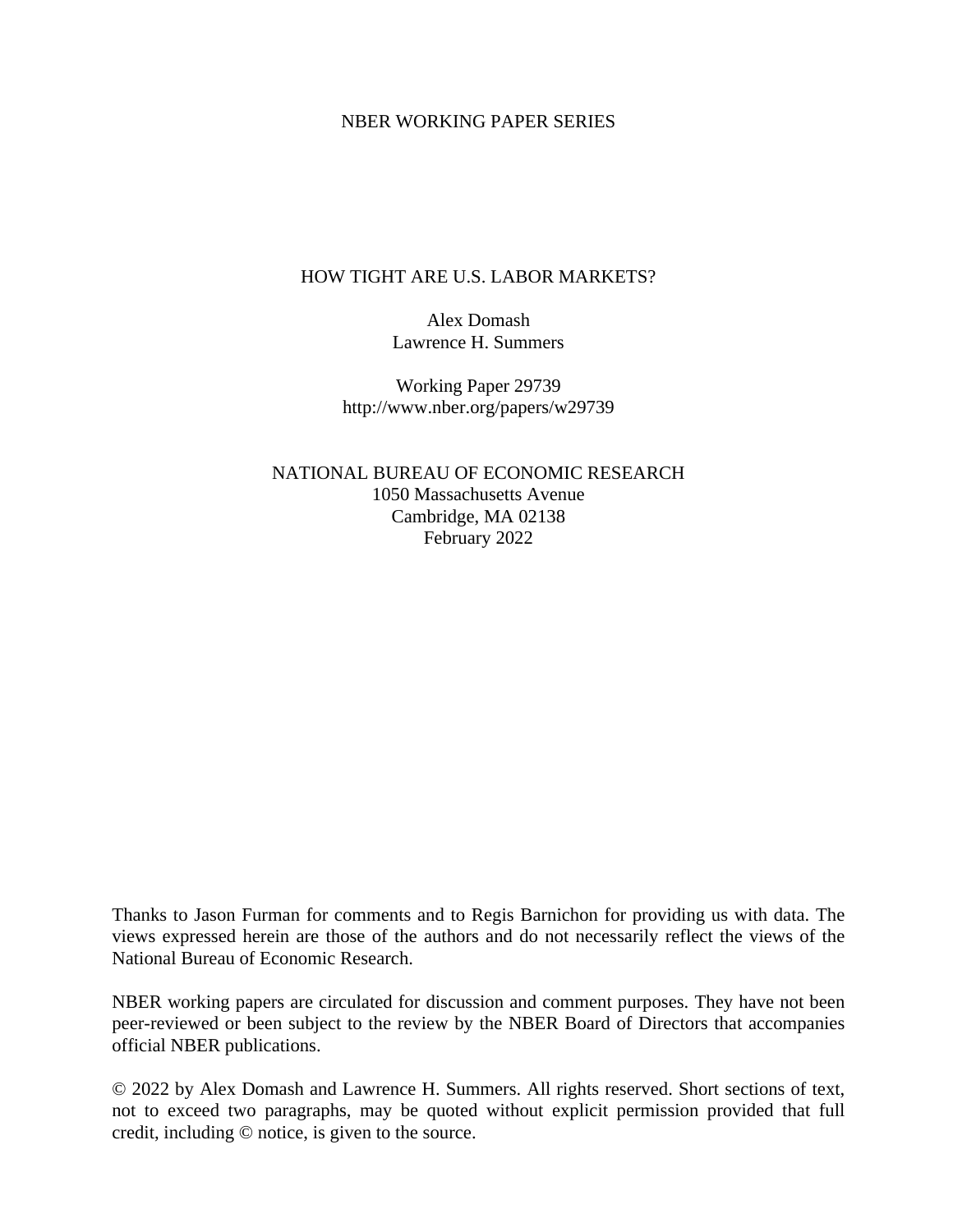How Tight are U.S. Labor Markets? Alex Domash and Lawrence H. Summers NBER Working Paper No. 29739 February 2022 JEL No. E24,J2,J23,J3

#### **ABSTRACT**

Since the outset of the Covid-19 pandemic, labor market indicators that traditionally move together have been sending different signals about the degree of slack in the U.S. labor market. While some indicators on the supply-side, such as the prime-age employment-to-population ratio, suggest that there is still some slack in the labor market, other indicators on the demand-side, such as the job vacancy rate and the quits rate, imply that the labor market is already very tight. In light of these divergent signals, this paper compares alternative labor market indicators as predictors of wage inflation. Using national time series and state cross-section data, we find (i) unemployment is a better predictor of wage inflation than non-employment and (ii) vacancy rates and quit rates have substantial predictive power for wage inflation. We highlight the fact that vacancy and quit rates currently experienced in the United States correspond to a degree of labor market tightness previously associated with sub-2 percent unemployment rates. Finally, we show that predicted firm-side unemployment has dominant explanatory power with respect to subsequent inflation. Our results, along with a cursory analysis of labor force participation information, suggest that labor market tightness is likely to contribute significantly to inflationary pressure in the United States for some time to come.

Alex Domash Harvard Kennedy School of Government 79 JFK Street Cambridge, MA 02138 alex\_domash@hks.harvard.edu

Lawrence H. Summers Harvard Kennedy School of Government 79 JFK Street Cambridge, MA 02138 and NBER lhs@harvard.edu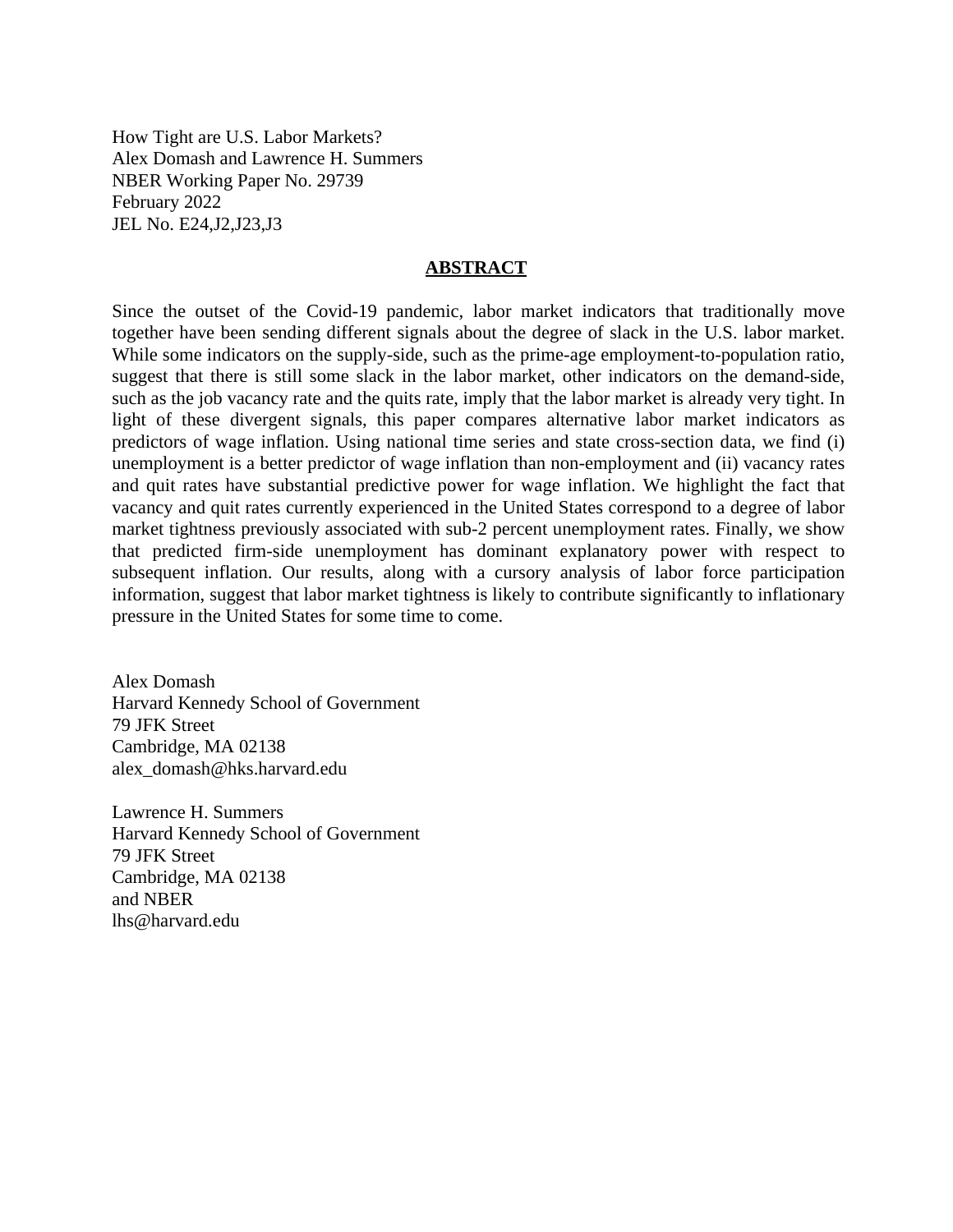## **1 Introduction**

Economists have typically turned to common slack measures, such as the unemployment rate or the job vacancy rate, to assess labor market tightness and predict nominal wage growth. Historically, measures of slack on the supply-side, like the unemployment rate and the prime-age  $(25-54)$  nonemployment rate<sup>1</sup>, have moved in tandem with measures of slack on the demand-side, such as the job vacancy rate and the quits rate, meaning that different indicators gave broadly corroborative signals of labor market tightness. Since the beginning of the Covid-19 pandemic, however, the supply-side indicators and the demand-side indicators have diverged significantly. While the unemployment rate and prime-age nonemployment rate remain elevated at late-2017 levels and imply modest degrees of slack, the job vacancy rate and quits rate have surged to series highs<sup>2</sup> and imply a very tight labor market. We illustrate these trends with Beveridge type curves in Figure 1, showing how the relation between firm-side and household-side measures have shifted outwards since the beginning of the pandemic<sup>3</sup>.

<sup>&</sup>lt;sup>1</sup> This is equivalent to one minus the prime-age employment-to-population ratio.

<sup>&</sup>lt;sup>2</sup> As of December 2021, the BLS Job Openings and Labor Turnover Survey (JOLTS) reported a seasonally adjusted job vacancy rate of 6.8% (a near-record high, and much higher than any vacancy rate before 2021) and a seasonally adjusted quits rate of 2.9% (the second highest quits rate on record).

<sup>&</sup>lt;sup>3</sup> Data from the BLS Job Openings and Labor Turnover Survey is only available from January 2001 to November 2021. The unemployment rate is the U-3 unemployment rate. Prime-age nonemployment is the share of the civilian noninstitutional population aged 25-54 that is not working. The vacancy rate is the level of job vacancies divided by the size of the civilian labor force, and the quits rate is the level of quits divided by the size of the civilian labor force. All values are seasonally adjusted.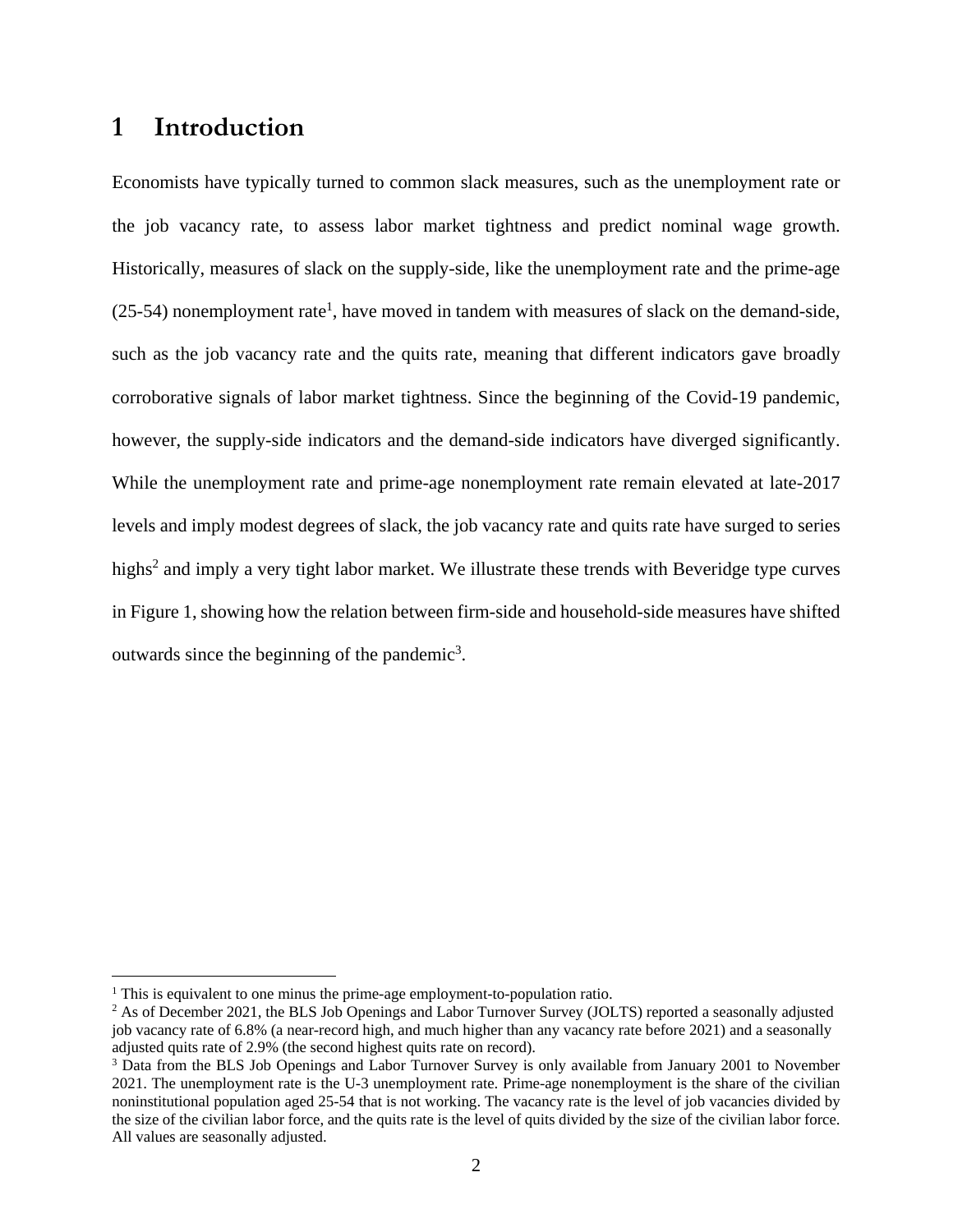

Figure 1: Firm-side vs household-side slack measures, Jan 2001 – Dec 2021

*Source*: Bureau of Labor Statistics Current Population Survey (CPS) and Job Openings and Labor Turnover Survey (JOLTS) via FRED; authors' calculations.

Given the divergent signals coming from the labor market, how are we to assess the current degree of slack in the labor market? The original Phillips curve suggested that when the unemployment rate is lower, wage inflation is higher. But estimates for the non-accelerating inflation rate of unemployment (NAIRU) are highly uncertain, and the unemployment rate does not adequately capture all movements in the labor market that are significant for wage inflation. As an alternative to the unemployment rate, Federal Reserve Chairman Jerome Powell has suggested looking at employment indicators, like the prime-age employment-to-population ratio,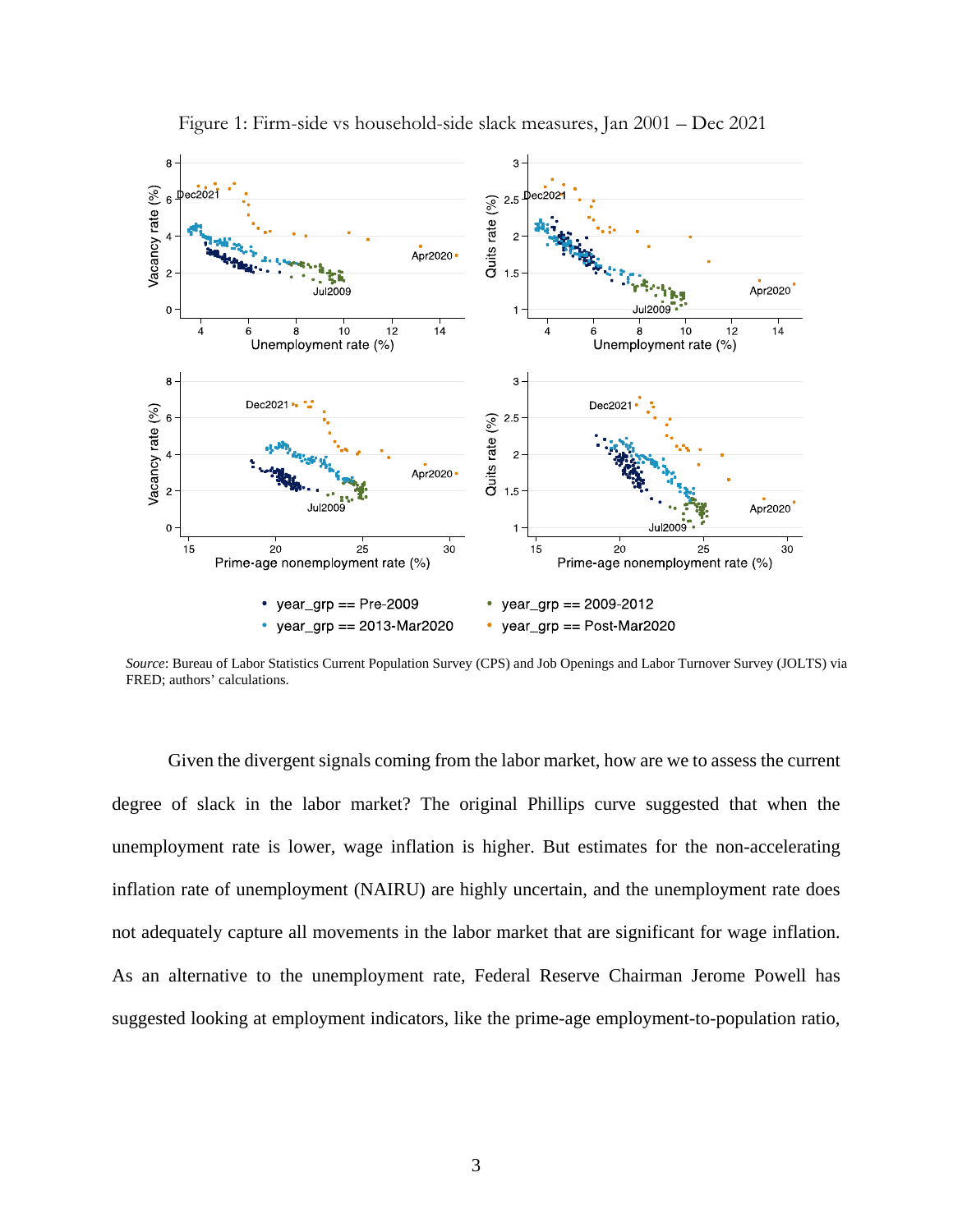to assess labor market slack<sup>4</sup>. The prime-age employment ratio accounts for both the unemployment rate and labor force participation, and thus may be more reflective of full employment. Beyond the unemployment rate and employment ratio, measures such as the quits rate, the job vacancy rate, and the number of job openings per unemployed are also relevant for assessing labor market tightness, as they provide important information on labor market conditions facing employers. Figure 2 plots the monthly ratio of job openings to the number of unemployed dating back to 1960, showing how the number of job openings per job seeker reached a record level of 1.73 in December 2021.



Figure 2: Historical Vacancy to Unemployment Ratio, Jan 1960 – Dec 2021

*Notes*: Vacancy data before 2001 uses vacancy estimates constructed from Barnichon (2010) using the Help-Wanted Index published by the Conference Board. All values are seasonally adjusted. *Source*: Bureau of Labor Statistics Current Population Survey (CPS) and Job Openings and Labor Turnover Survey (JOLTS) via FRED, Barnichon (2010); authors' calculations

<sup>4</sup> Board of Governors of the Federal Reserve System. "Speech by Chair Powell on Getting Back to a Strong Labor Market." February 10, 2021. https://www.federalreserve.gov/newsevents/speech/powell20210210a.htm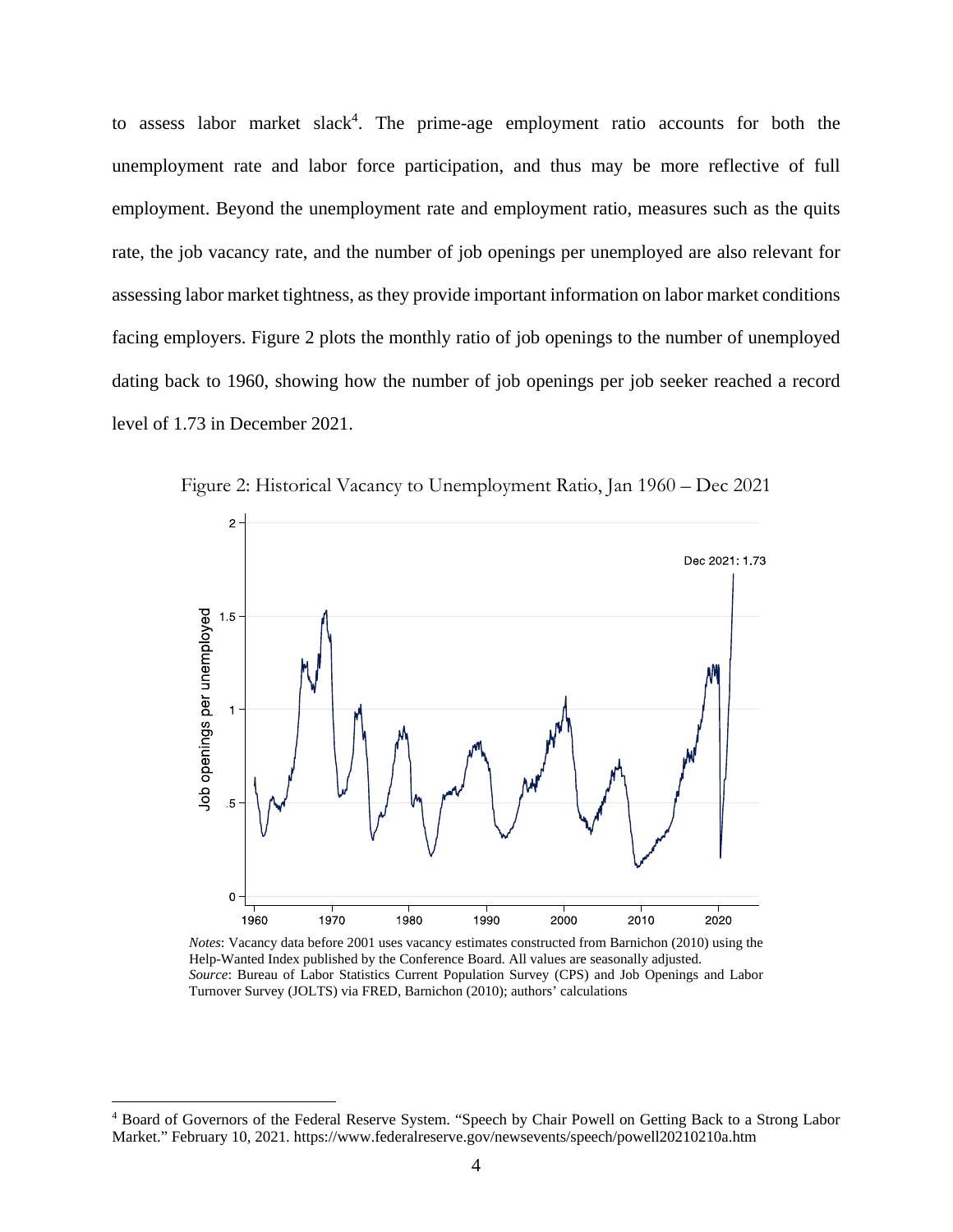In this paper, we take a general approach to evaluating labor market tightness by exploring the relationship between four different slack indicators – the U-3 unemployment rate, the primeage employment ratio<sup>5</sup>, the vacancy rate, and the quits rate  $-$  and measures of wage inflation. Our benchmark assessment at the aggregate level suggests that the U-3 unemployment rate is better than the prime-age employment ratio in predicting wage inflation, and that the job vacancy rate and the quits rate are comparable to the U-3 unemployment rate in their explanatory power. Motivated by the relative importance of the firm-side indicators, we proceed to estimate a firmside equivalent unemployment rate by examining what unemployment rate is consistent with the current measures of the job vacancy rate and the quits rate. In December 2021, the predicted firmside unemployment rate was between 1.2 to 1.7 percent, compared to the actual unemployment rate of 3.9 percent. We then evaluate the relative efficacy of these two unemployment rates in predicting past wage inflation using pre-pandemic data, and find that essentially all the predictive power is in our firm-side predicted unemployment rate. These results indicate that the firm-side equivalent unemployment rate is likely the best predictor of wage inflation, and suggests that we should currently be thinking about the labor market as very tight.

Given the limited information available in a single aggregate time series, we make use of time series cross-section data at the state level as a further robustness check. The state-level results fully corroborate our findings at the aggregate level, and show that states' vacancy and quit rates are comparable to the local unemployment rate in their explanatory power in predicting wage inflation. We also find that the estimated firm-side unemployment rates at the state-level are highly

<sup>&</sup>lt;sup>5</sup> We use the employment-to-population ratio for prime-age adults between the ages of 25-54 to avoid capturing effects of demographic changes, such as an ageing population.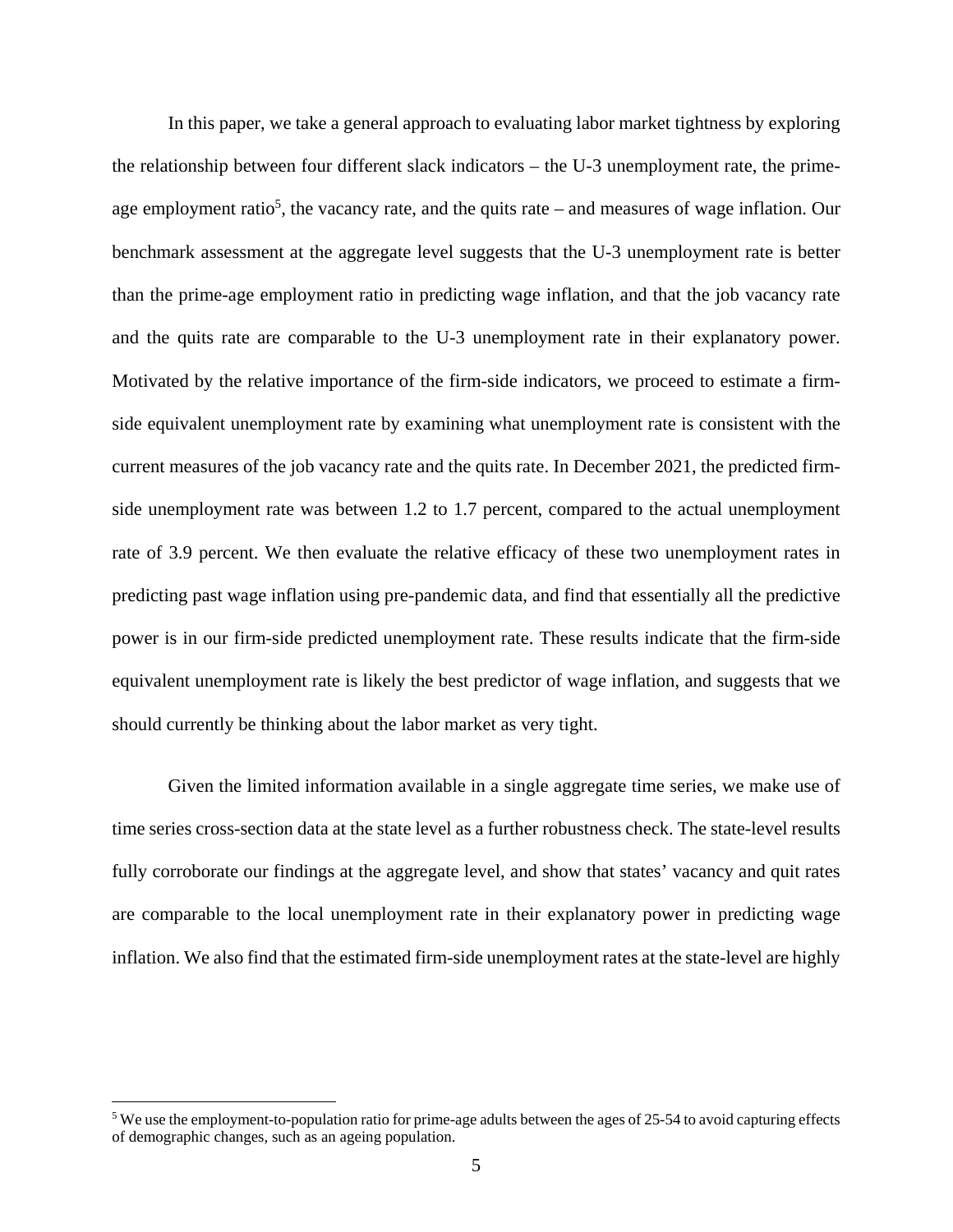predictive of subsequent wage inflation. These results strongly confirm our conclusion that the job vacancy rate and quits rate are together highly significant for predicting wage inflation.

Finally, we assess the implications of our analysis for the current inflationary outlook by disaggregating the factors that have contributed to the labor supply shortfall and the outward shift in the Beveridge type curves. We estimate that labor force participation is likely to remain significantly depressed through at least the end of 2022, with excess retirements, Covid-19 health concerns, immigration restrictions, changes in workers' tastes proxied by reservation wages, and shifts in the demographic structure explaining most of the labor shortfall. This suggests that the labor market is likely to continue to be very tight moving forward unless there is a considerable slowdown in labor demand.

### **Related Literature**

Inflation forecasts based on labor market tightness typically use estimates of the unemployment gap to proxy for labor market slack. Recent research, however, suggests that the unemployment gap may be an insufficient indicator of labor demand conditions, and ought to be augmented with other signals from the labor market.

There are various reasons why the unemployment gap is inadequate to fully capture labor market tightness, particularly in the context of the Covid-19 pandemic. First, it is generally hard to measure, given the high degree of uncertainty around the NAIRU estimate. Record levels of structural change during the Covid-19 pandemic, for example, is likely to raise the NAIRU estimate. Second, the composition of unemployed workers, particularly the distribution of longterm unemployed versus short-term unemployed, also affects the degree of tightness in the labor market. Krueger, Cramer, and Cho (2014) argue that the unemployment rate can overestimate the degree of labor market slack, since the long-term unemployed exert significantly less wage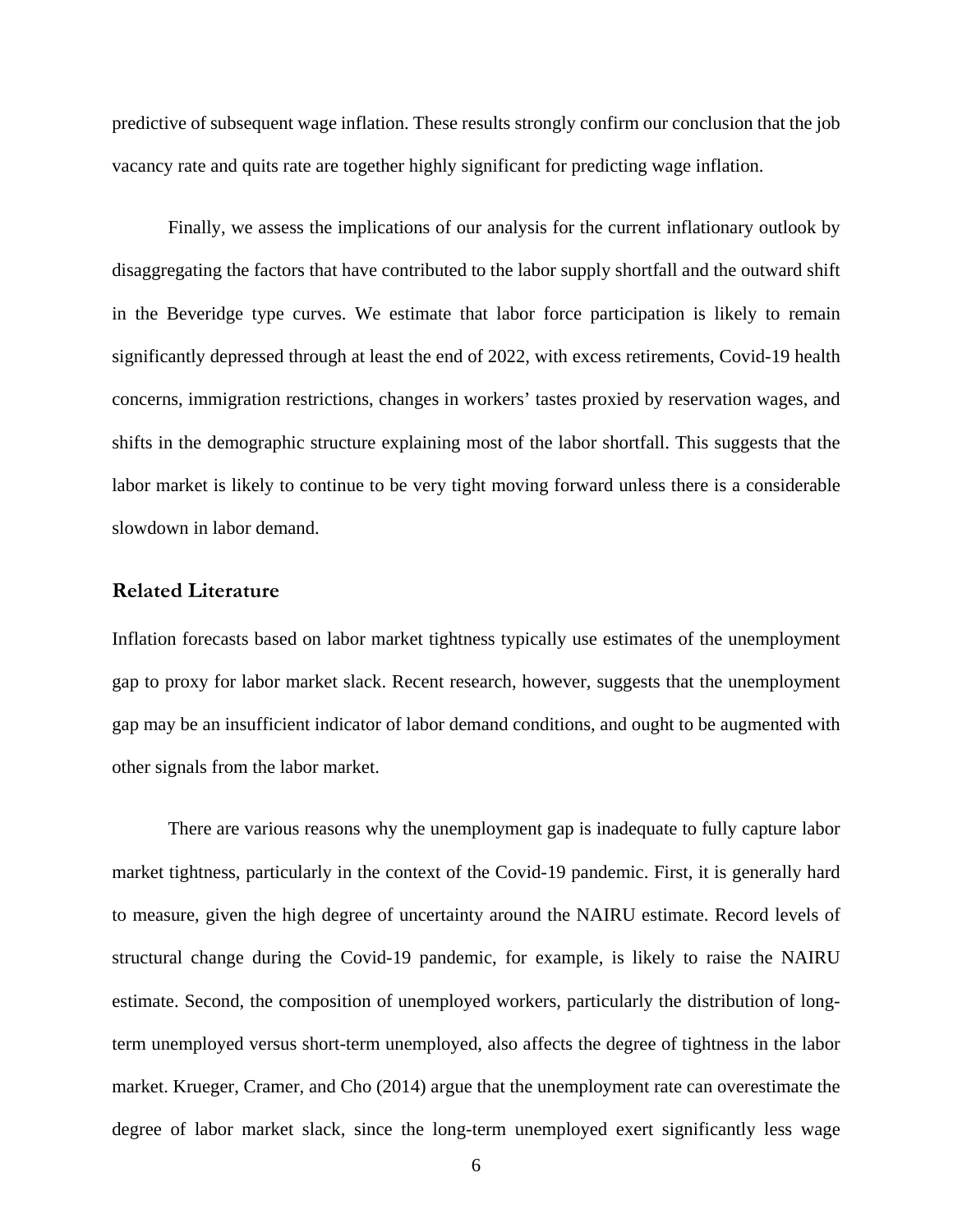pressure than other unemployed individuals. Third, the unemployment rate does not capture hidden unemployment (people who are not actively searching for a job, but who would rejoin the workforce if the job market were stronger) or employed individuals who are looking for work – both of which are significant for wage dynamics.

Given these shortcomings in the unemployment gap, many studies have formulated alternative indicators to better proxy for labor market slack. One approach in the literature, dating back to at least Perry et al (1970), is to take into account additional margins of labor market underutilization not captured by the U-3 unemployment rate. For example, Blanchflower and Levin (2015) calculate the degree of hidden unemployment in the U.S. economy and find that it exerts significant downward pressure on wages; Faberman et al. (2020) create an aggregate gap in desired hours worked, and find that it accounts well for wage movements; Krueger, Cramer, and Cho (2014) focus on the long-term unemployed and find that they exert significantly less pressure on wages. A second approach found in the literature is motivated by the canonical Mortenson, and Pissarides (1994) search and matching model of the labor market, and ties the unemployment rate to job openings to assess labor market tightness. For example, Abraham et al. (2020) construct a measure of labor market tightness based on the ratio of vacancies to effective searchers, and Faccini and Melosi (2021) use the on-the-job search rate to account for recent missing inflation.

 Our paper broadly relates to these past efforts to measure labor market slack by comparing the predictive power of four different slack indicators – the U-3 unemployment rate, the prime-age employment ratio, the vacancy rate, and the quits rate – on wage inflation. Our choice to include the vacancy rate and quits rate is motivated by a growing interest among economists to look at firm-side indicators to assess labor market tightness. A high vacancy rate signals a high demand for labor and puts upward pressure on wages as firms compete to attract workers. A high quits rate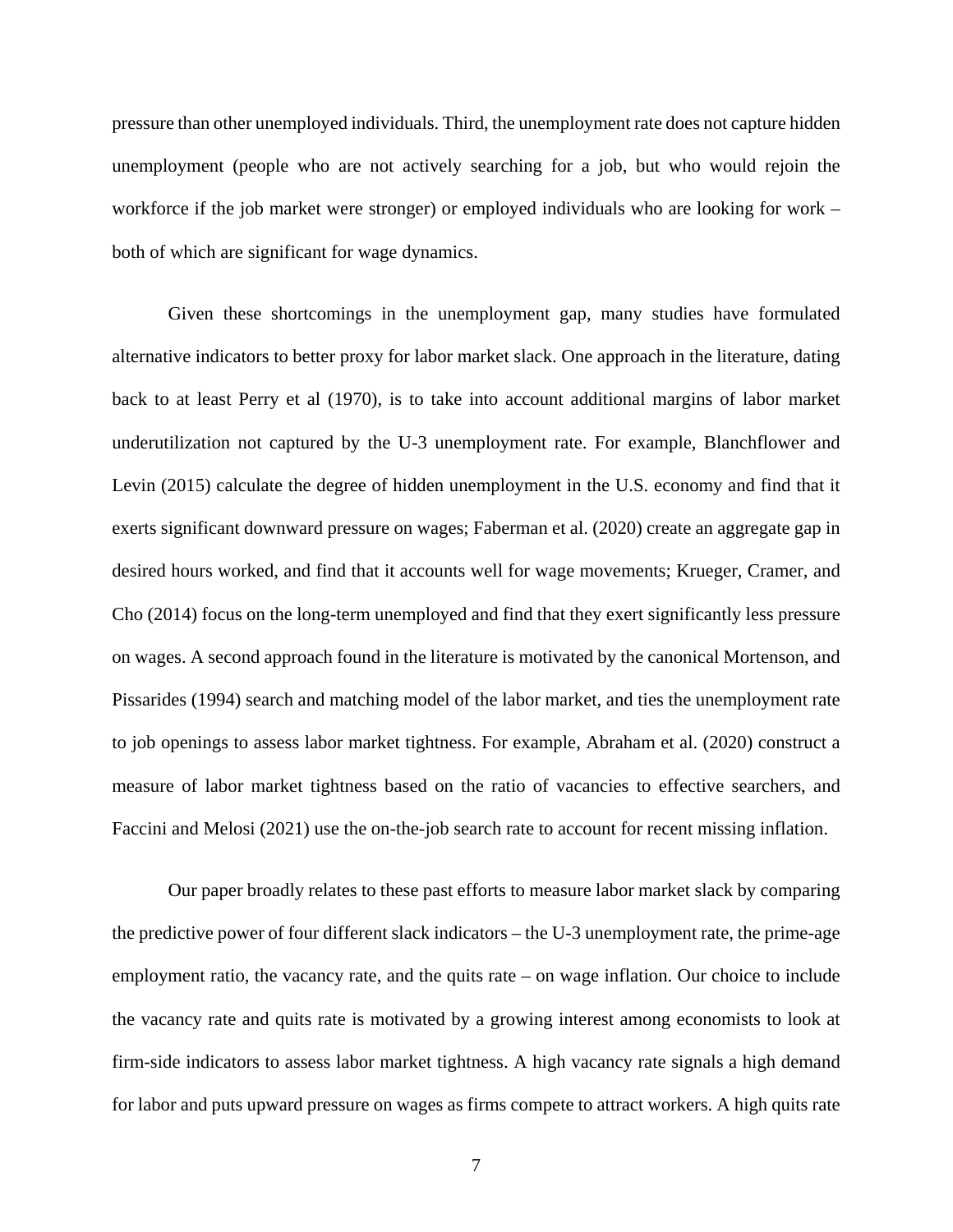signals that workers are confident enough to leave their jobs to search for a better opportunity, and can put upward pressure on wages since job switchers drive up wages as they move up the job ladder. These firm-side indicators are particularly relevant today given the record number of vacancies and quits in recent months.

 Our work closely relates to recent analysis by Furman and Powell (2021), who investigate the best univariate predictor of changes in wage and price growth in the United States since the early 2000s, and find that the quits rate is the best predictor of nominal wage growth, followed by prime-age nonemployment and total unemployment<sup>6</sup>. Our paper has several important differences. While they use publicly available aggregate data from 2001 to present, we extend our vacancy and quits series back to 1990 to make use of a longer time-series, and we supplement our analysis with data available at the state level. Our empirical approach also emphasizes the estimation of a firmside unemployment rate, which has the advantage of tying together the supply-side and firm-side measures into a single indicator. We find that this firm-side equivalent unemployment rate accounts well for historical movements in nominal wages.

The paper is organized as follows. Section 2 describes the data used and our empirical approach. In Section 3, we present the empirical results from our wage Phillips curve regressions at the aggregate and local-level, construct a synthetic firm-side unemployment rate that is consistent with the current vacancy rate and quits rate, and compare the efficacy of this firm-side unemployment rate with the actual unemployment rate in predicting wage inflation. Section 4 investigates the current employment shortfall and provides analysis on the likely trajectory of labor

1

<sup>6</sup> Furman and Powell (2021). What is the best measure of labor market tightness? *Peterson Institute for International Economics*. Nov 22, 2021. https://www.piie.com/blogs/realtime-economic-issues-watch/what-best-measure-labormarket-tightness#\_ftnref1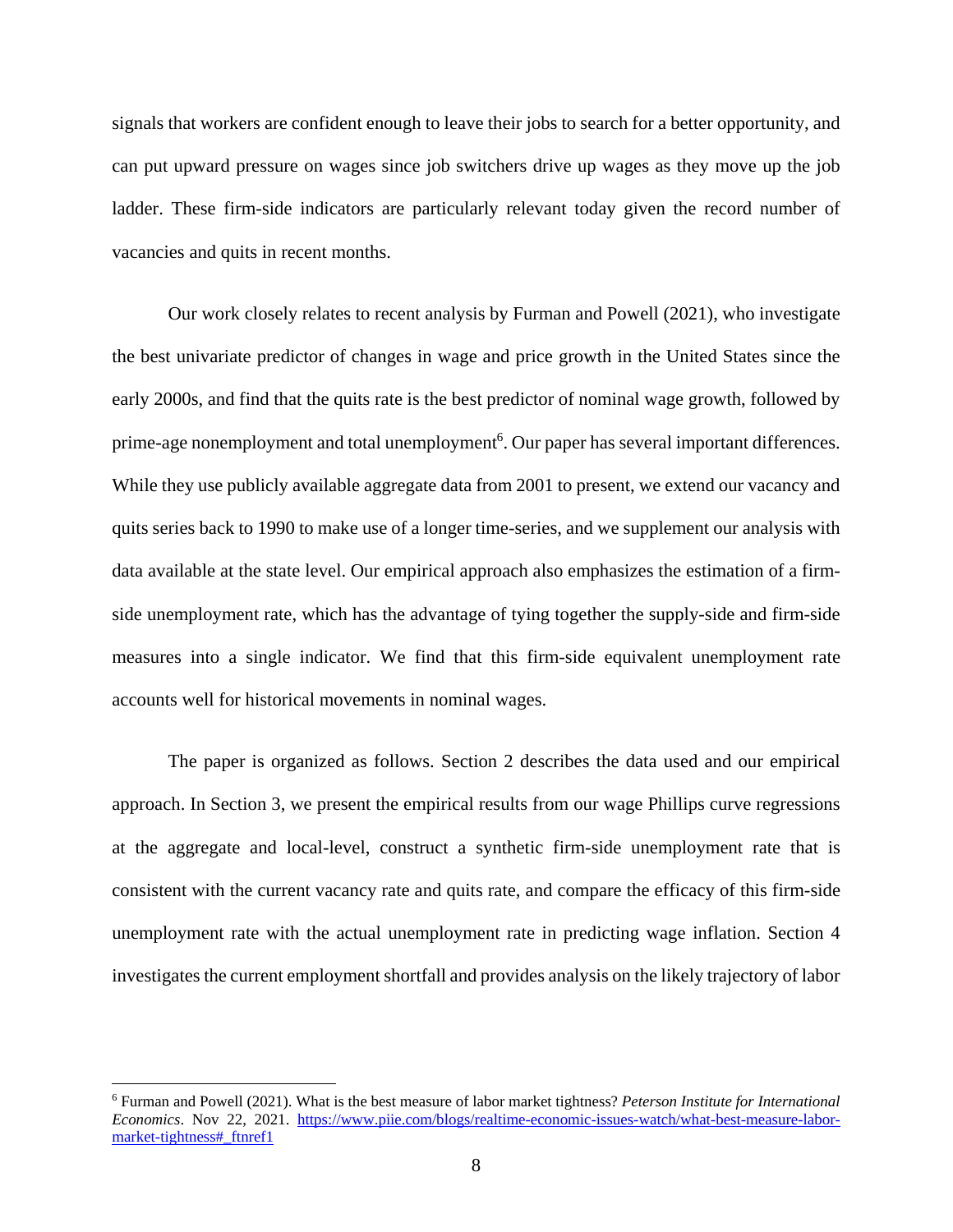force participation over the coming year. Section 5 concludes and discusses the implications for inflation moving forward.

## **2 Data and Empirical Strategy**

### **2.1 Aggregate and State-Level Data**

Wage data for our aggregate Phillips curve models comes from three publicly available wage datasets. Our primary specification uses the Economic Policy Institute's microdata extracts of the Current Population Survey Outgoing Rotation Group (CPS-ORG)<sup>7</sup>. We also use data from the BLS Current Employment Statistics production/nonsupervisory average hourly earnings series, which has monthly earnings data available from 1965 to present, and the Employment Cost Index (ECI), which is adjusted for worker composition and has quarterly data on the wages and salaries of all private industry workers from 2002 to present.

Our aggregate job vacancy data uses the BLS JOLTS (Job Openings and Labor Turnover Survey) series on monthly job vacancies from December 2000 to September 2021. For some of our regressions, we extend the JOLTS vacancy series with data constructed by Barnichon (2010), who makes use of the Help-Wanted Index published by the Conference Board to create a historical vacancy rate series from 1960 to 2001. The job vacancy rate throughout this paper is defined as the number of monthly job openings divided by the size of the labor force, to be consistent with Barnichon (2010). Our monthly quits data also comes from the BLS JOLTS. For our models that use quarterly data, we use quarterly job quits estimates from Davis, Faberman, and Haltiwanger  $(2012)$ , who construct a quarterly dataset of worker quits dating back to 1990<sup>8</sup>. The DFH-JOLTS

 $<sup>7</sup>$  This dataset has monthly wage data available from 1979 to present, and is restricted to those ages 16 and above with</sup> a positive earner sample weight and in the outgoing rotation months. We use repeated cross-section data to calculate average and median wages.

<sup>8</sup> The DFH-JOLTS quits series has recently been extended to 2021.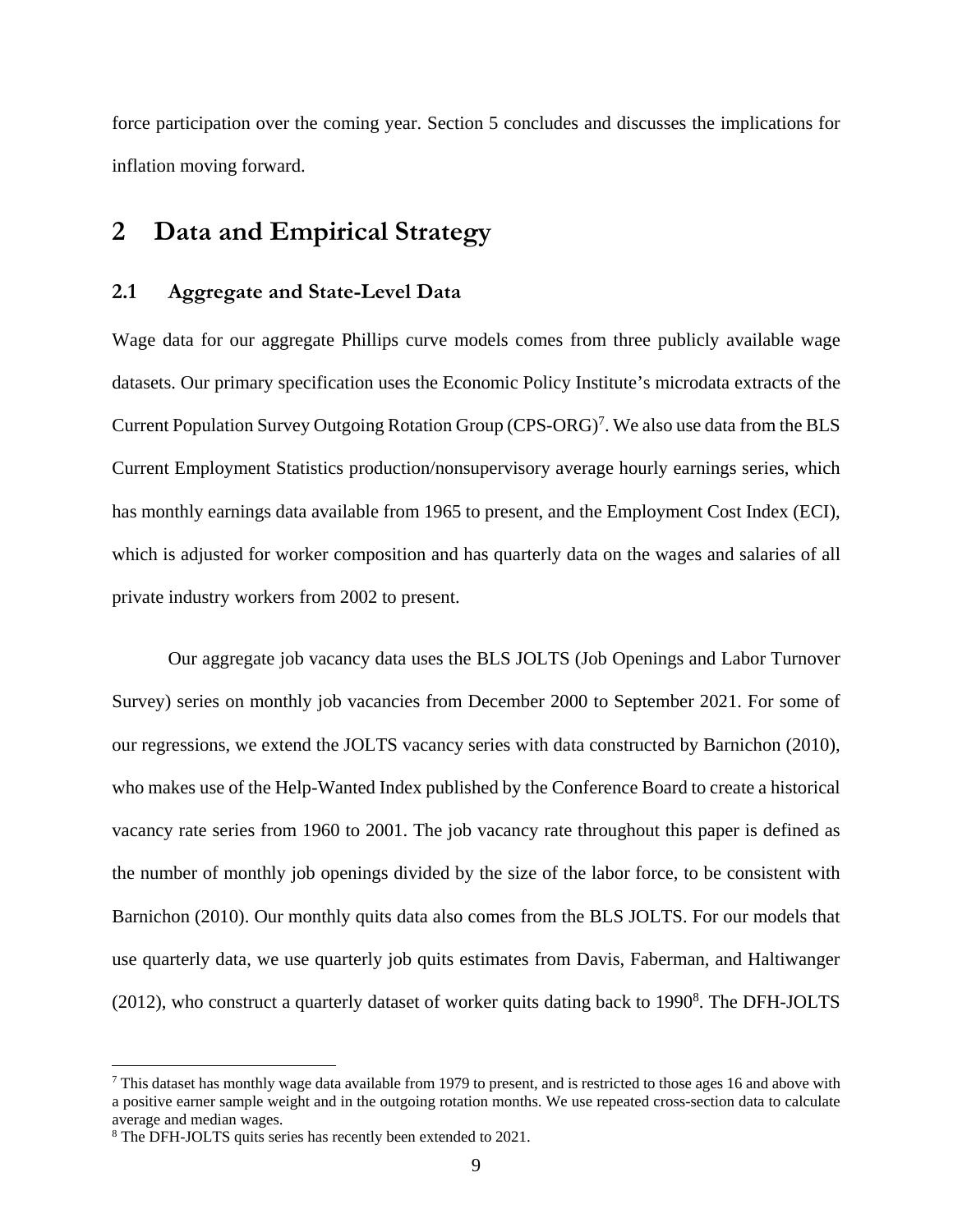quits series is constructed by combining cross-sectional worker flow relations with data on the cross-sectional distribution of establishment growth rates from BED data, and has the advantage over the JOLTS quits series by extending quits data back an extra 11 years. We make use of both the DFH-JOLTS estimates and regular JOLTS series throughout this paper.

The analysis at the state-level uses publicly available data from local labor markets (50 states, not including District of Columbia). For unemployment rates and labor force participation rates, we use seasonally adjusted BLS series, and for vacancy rates and quits rates, we use JOLTS state-level data from Dec 2000 to Aug 2021<sup>9</sup>. Our wage data at the state-level comes from 2 sources: i) EPI microdata extracts of CPS-ORG data, and ii) hourly wage data across all occupations from the BLS Occupational Employment and Wage Statistics (OEWS) database. We use CPI-U data by census region to construct our weighted lagged inflation variable to control for expected inflation.

### **2.2 Empirical Approach**

 $\overline{a}$ 

For our baseline regressions at the aggregate level, we run wage Phillips curve regressions including different combinations of our explanatory variables. At the simplest level, these regressions take the following form:

$$
log\,wage_t - log\,wage_{t-1} = \alpha + \beta slack_t + \gamma lagged\,inflation_t + \varepsilon_t \tag{1}
$$

where slack<sub>t</sub> is a vector of slack variables, and lagged inflation is a 3-year weighted average of CPI that assigns a weight of three to inflation in period *t-*1, a weight of two to inflation in period *t-*2, and a weight of one to inflation in period *t-*3, to control for expected inflation.

<sup>&</sup>lt;sup>9</sup> At the state-level, there are no estimates for vacancies and quits prior to Dec 2000, so all of our state-level models begin in 2001.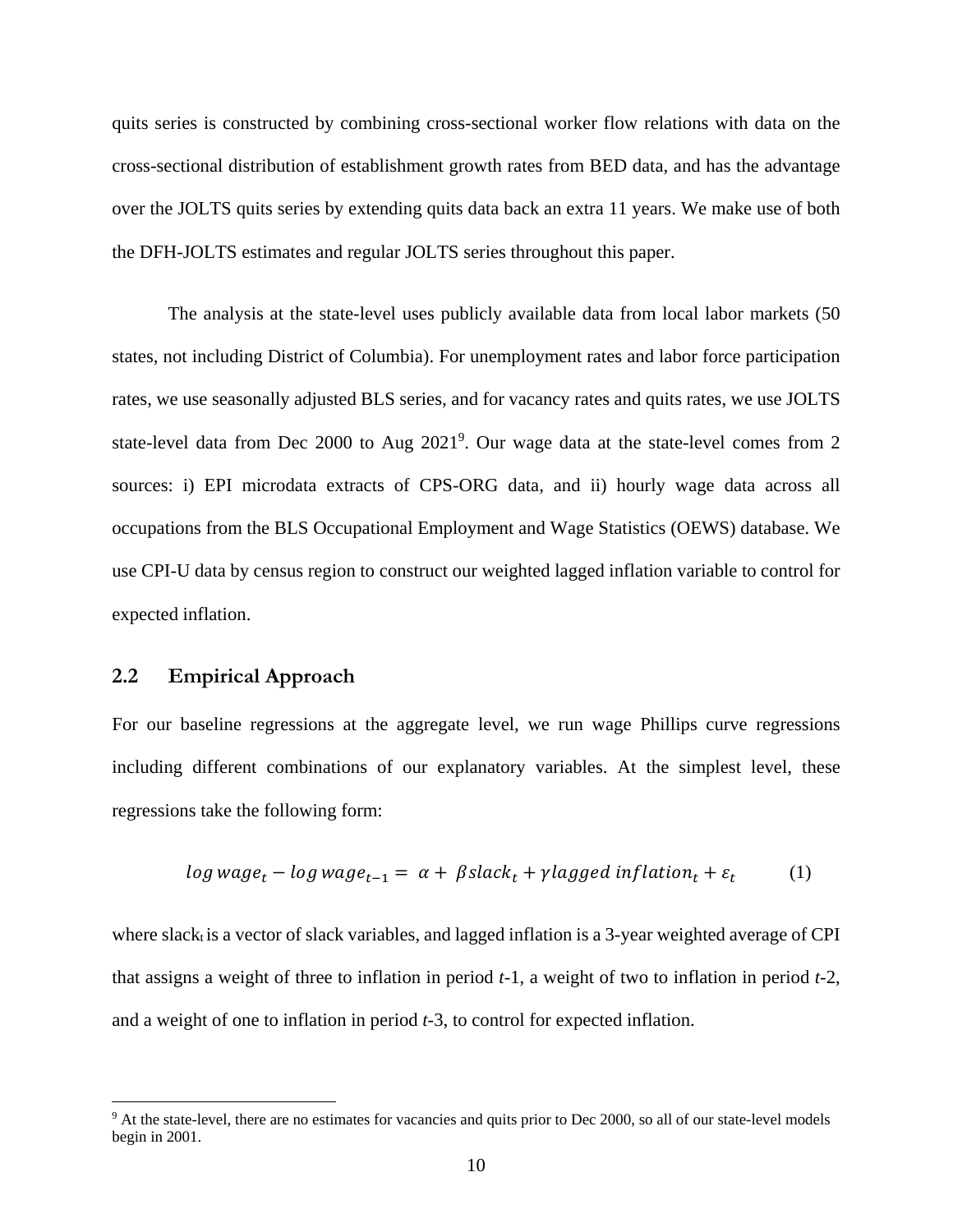For our aggregate wage Phillips curve regressions, we begin by calculating the quarterly mean of monthly year-over-year percent changes in the average hourly wage, and quarterly means for the monthly levels of our slack variables. We then regress the 4-quarter moving average of quarterly year-over-year wage growth on the 4-quarter moving average of our slack indicators. It is not immediately clear to us how long of a lag exists between changes in our slack measures and changes in wages, so we also run the same specification with 4-quarter lags and 8-quarter lags, and report the cumulative dynamic multiplier of the lagged effect and the contemporaneous effect. The specification for our distributed-lag model with 4-quarter lags is as follows, where each observation is a quarterly mean:

$$
\frac{1}{4}\sum_{0}^{3}\Delta\log\text{ wage}_{t-i} = \alpha + \beta\frac{1}{4}\sum_{0}^{3}slack_{t-i} + \sum_{j=1}^{j=4}\rho_{j}\frac{1}{4}\sum_{i=0}^{i=3}slack_{t-i-j} + \gamma\frac{1}{6}\left[3*\frac{1}{4}\sum_{i}^{7}inflation_{t-i} + 2*\frac{1}{4}\sum_{0}^{11}inflation_{t-i} + \frac{1}{4}\sum_{12}^{15}inflation_{t-i}\right] + \varepsilon_{t}
$$
\n(2)

We estimate these models using data from 1990, the first year all four measures of slack are available, through 2019 to avoid changes in the relationships caused by the Covid-19 pandemic<sup>10</sup>. For our state-level regressions, we estimate the model using data from 2001 to 2019, given the lack of available vacancy and quits data at the local level before 2001.

 After estimating the wage Phillips curve models, we then use monthly data to predict an equivalent firm-side unemployment rate given the observed values of the vacancy rate and the quits rate. Our model specification to predict the firm-side unemployment rate is as follows:

<u>.</u>

<sup>&</sup>lt;sup>10</sup> To account for autocorrelation in our observations, we use Newey-West heteroskedasticity and autocorrelation robust standard errors. We specify a lag length using the Stock and Watson (2007) "rule of thumb" lags=0.75 $*T^{\alpha}(1/3)$ .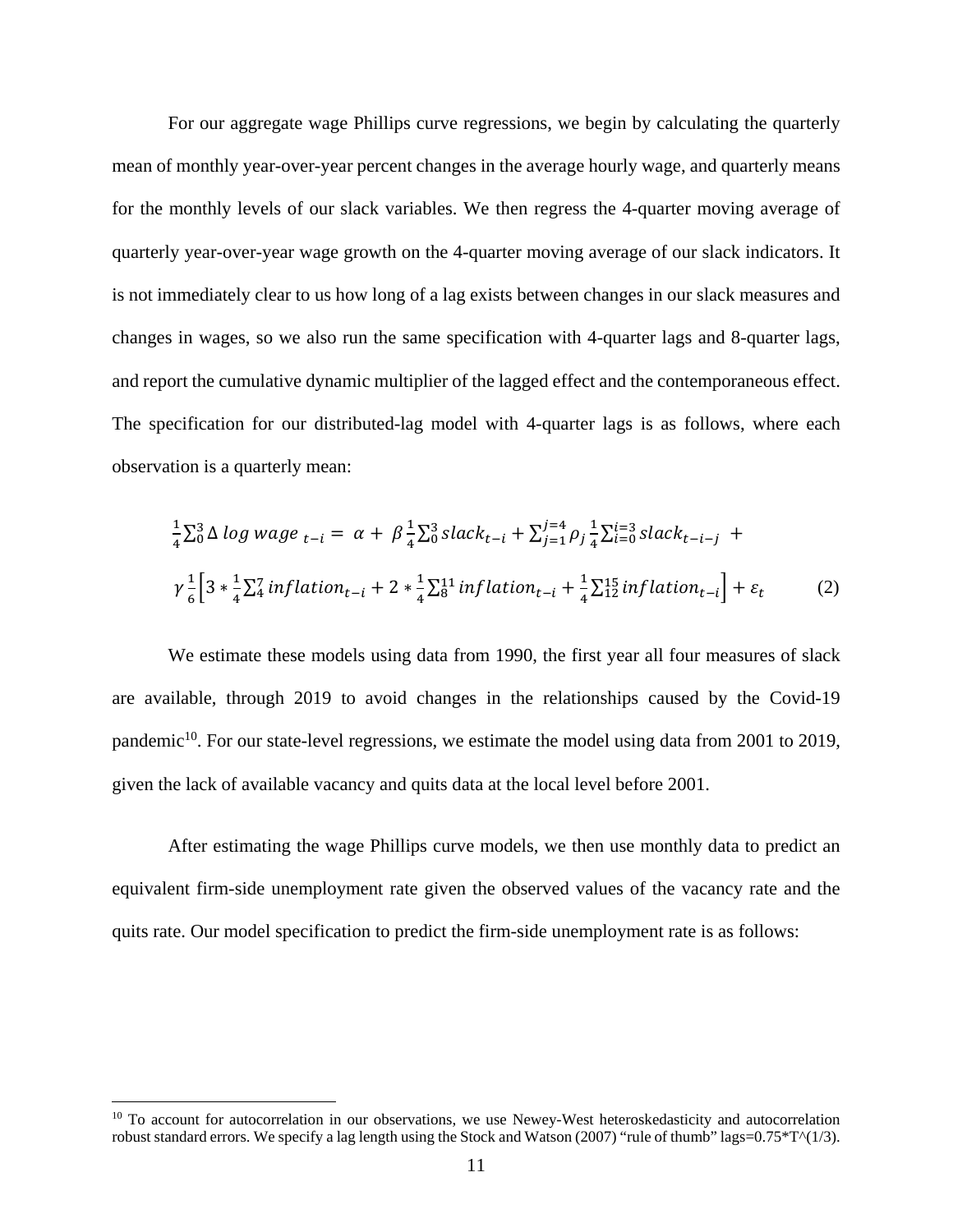Predicted unemboyment rate<sub>t</sub> = 
$$
\alpha + \beta \sum_{0}^{12} \log \text{ vacancy rate}_{t-i} + \delta \sum_{0}^{12} \log \text{quits rate}_{t-i} + \gamma * \text{time trend}_{t} + \theta * \text{structural break}_{t} + \varepsilon_{t}
$$
 (3)

We estimate this model using data from January 2001 to December 2019 to avoid any changes induced by the Covid-19 pandemic<sup>11</sup>. The choice to use a linear-log model was informed by the parabolic nature of the relationship between the unemployment rate and the vacancy and quits rates, and the overall fit of the model determined by the adjusted R-squared (a linear model would predict a significantly lower firm-side unemployment rate)<sup>12</sup>. Our selection for the structural break is July 2009, which follows Michaillat and Saez (2019), who found a break in the relationship between the job vacancy rate and the unemployment rate at this time. Our choice of 12-month lags corresponds to the lag length suggested by the Akaike Information Criteria (AIC). We also repeat the same specification using 4-month lags, which is the lag length suggested by the Bayesian Information Criteria (BIC). Using the estimated results, we predict out-of-sample values for the unemployment rate given the observed vacancy and quits rate from January 2020 to present.

We next extend our analysis to time-series cross-section data at the state level. Using statelevel data, we repeat the regressions specified above, except we aggregate our data to the stateyear level, since monthly and quarterly wage data can be noisy for local labor markets. For our state level wage Phillips curve regressions, we check for robustness using model specifications that include 3-year moving averages and one- and two-year lags. Finally, using equation (3), we

<sup>&</sup>lt;sup>11</sup> We choose January 2001 as a start date since monthly job vacancy and quits data is only available beginning in 2001.

 $12$  We also tried a quadratic model, but the negative sign on the squared term for vacancies and quits implied that high out-of-sample values of vacancies and quits were associated with increases in the unemployment rate – which is counterintuitive. We thus decided to use a log model, and report results for many different model specifications.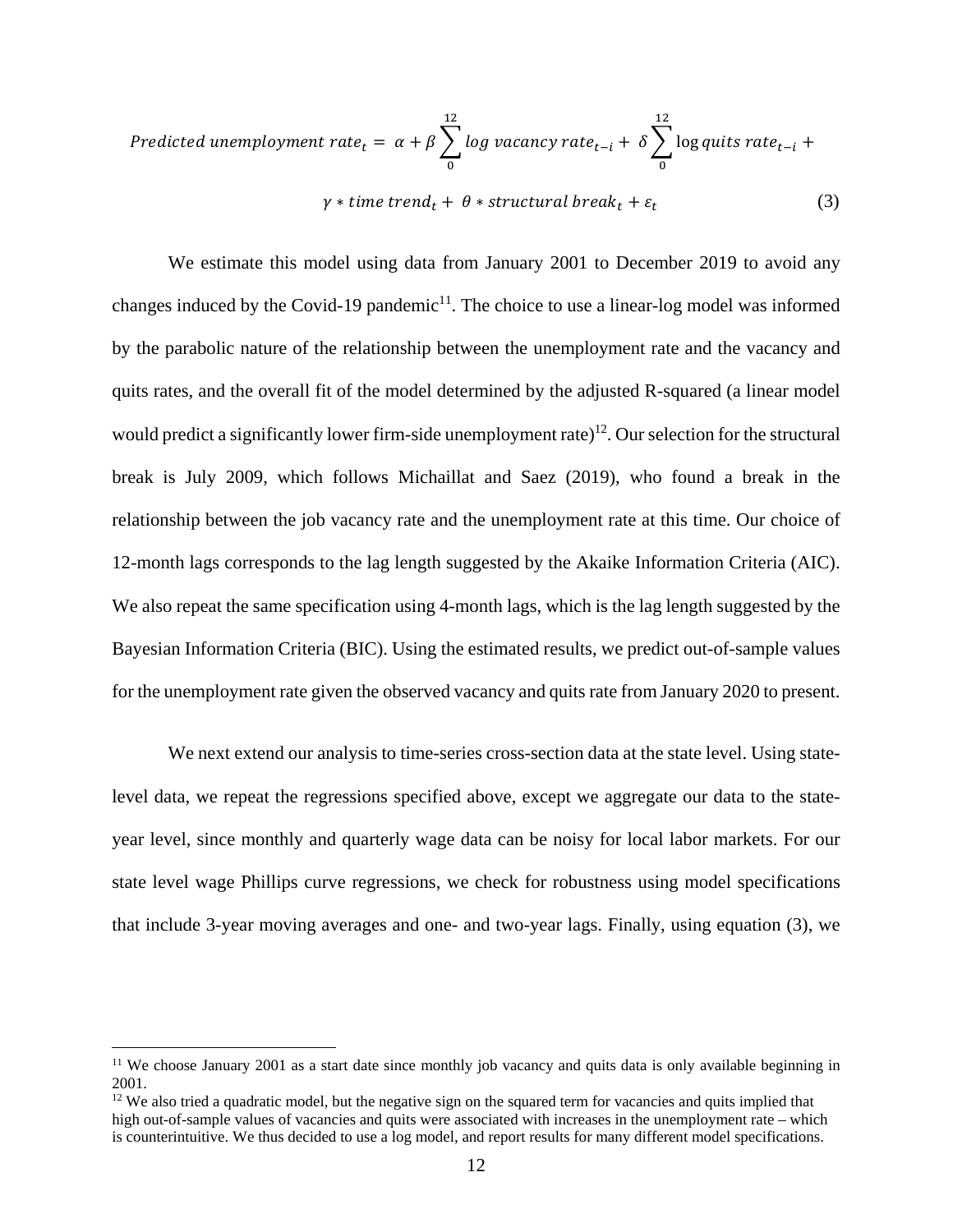predict 50 state-level firm-side unemployment rates, and estimate wage Phillips curve models with firm-side and actual unemployment rates, using state and year fixed effects.

## **3 Empirical Results**

## **3.1 Which slack indicator best predicts wage inflation at the aggregate level?**

We begin by investigating which of our four slack indicators is most significant for predicting wage inflation. Figure 3 shows timeseries plots of mean wage growth, calculated from CPS-ORG microdata and conditioned on lagged inflation, versus the 4-quarter moving average of each slack indicator, using historical data from 1990 to 2019. The figure shows strong relationships with clear lags between the level of each slack measure and wage inflation.



Figure 3: Wage inflation vs different slack indicators, 1990-2019

*Notes*: The left axis corresponds to the 4-quarter moving average of wage inflation and the right axis corresponds to the level of each slack indicator. We plot one minus the unemployment rate to be directionally consistent with the other indicators. Vacancy date comes from Barnichon (2010) and quits data comes from the extended Davis, Faberman & Haltiwanger (2012) series.

*Source*: Bureau of Labor Statistics, Barnichon (2010), Davis, Faberman & Haltiwanger (2012); authors' calculations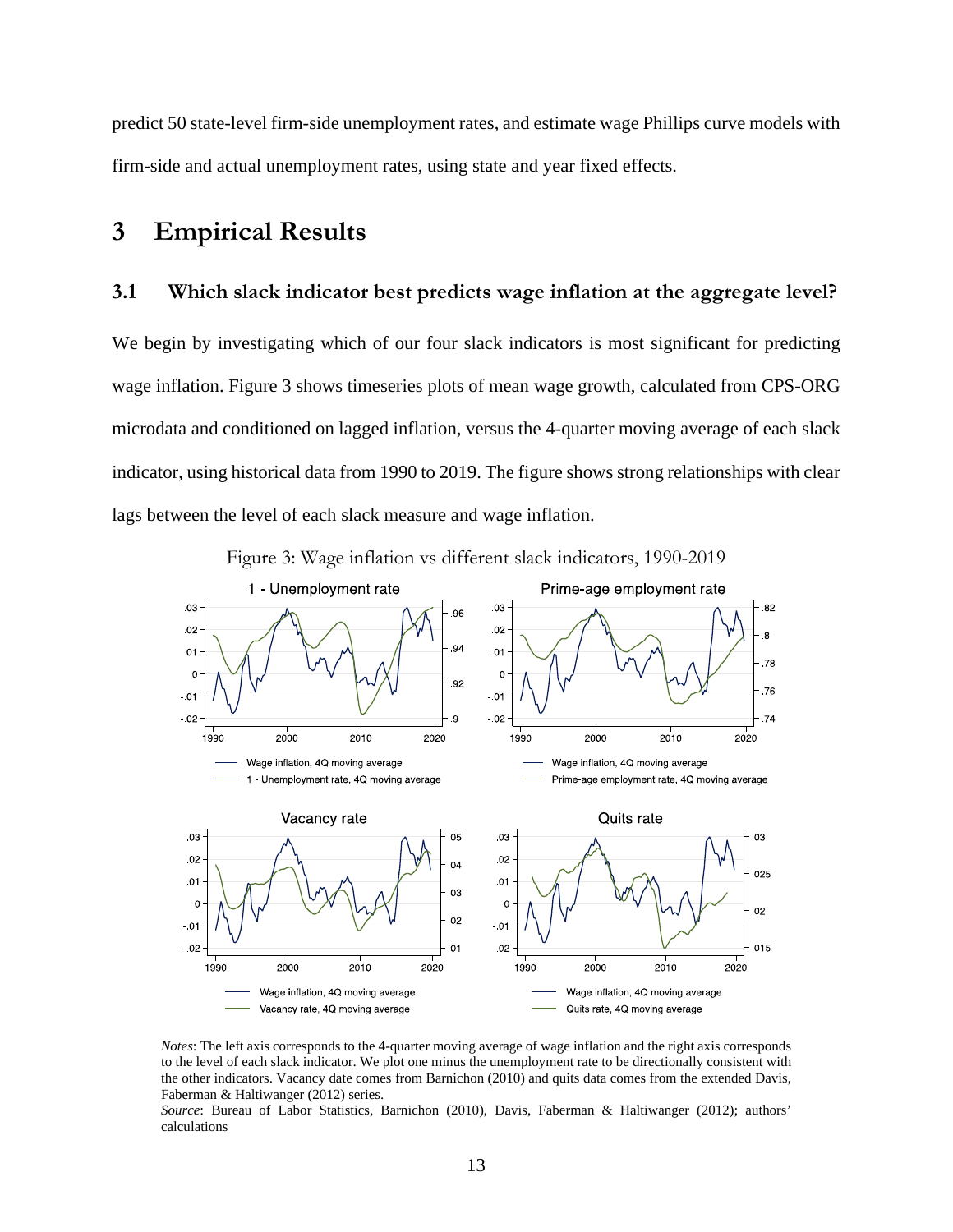Table 1 presents our regression results comparing the relative importance of our two supply-side indicators – the unemployment rate and prime-age employment ratio – in predicting historical wage inflation. The prime-age employment ratio is decomposed into its two components, the unemployment rate and the labor force participation rate, to compare which is more significant<sup>13</sup>. The dependent variables are 4-quarter moving averages of the year-over-year percent change in wages, where wages are CPS-ORG mean wages in columns 1-3, CPS-ORG median wages in columns 4-6, and as the BLS production/nonsupervisory average hourly earnings in column 7-9. For each wage series, we report the results for the contemporaneous regression, as well as the cumulative multiplier for regressions including 4-quarter lags and 8-quarter lags. We estimate this model using data from 1990 to 2019 to be consistent with the rest of the models in this section (quarterly data for the quits rate is only available beginning in  $1990)^{14}$ .

|                                                                      | (1)                       | (2)                       | (3)                       | (4)                      | (5)                      | (6)               | (7)                                | (8)                                | (9)                                |
|----------------------------------------------------------------------|---------------------------|---------------------------|---------------------------|--------------------------|--------------------------|-------------------|------------------------------------|------------------------------------|------------------------------------|
| Dependent variables<br>are 4-quarter moving<br>average of year-over- | <b>CPS-ORG</b><br>Average | <b>CPS-ORG</b><br>Average | <b>CPS-ORG</b><br>Average | <b>CPS-ORG</b><br>Median | <b>CPS-ORG</b><br>Median | CPS-ORG<br>Median | Prod/Nons<br>upervisory<br>Average | Prod/Nons<br>upervisory<br>Average | Prod/Nons<br>upervisory<br>Average |
| year % change in<br>wages                                            | Contemp                   | 4-quarter<br>lags         | 8-quarter<br>lags         | Contemp                  | 4-quarter<br>lags        | 8-quarter<br>lags | Contemp                            | 4-quarter<br>lags                  | 8-quarter<br>lags                  |
| Prime-age unemployment                                               | $-0.47***$                | $-0.57***$                | $-0.47***$                | $-0.41***$               | $-0.51***$               | $-0.62***$        | $-0.18**$                          | $-0.26***$                         | $-0.20**$                          |
| rate $(25-54)$                                                       | (0.059)                   | (0.10)                    | (0.16)                    | (0.070)                  | (0.13)                   | (0.23)            | (0.071)                            | (0.078)                            | (0.087)                            |
| Prime-age labor force                                                | 0.20                      | 0.098                     | 0.14                      | $0.36*$                  | 0.26                     | 0.076             | $0.39***$                          | $0.30***$                          | $0.31***$                          |
| participation rate (25-54)                                           | (0.18)                    | (0.18)                    | (0.22)                    | (0.20)                   | (0.25)                   | (0.33)            | (0.074)                            | (0.088)                            | (0.095)                            |
| Weighted lagged                                                      | 0.13                      | 0.063                     | $-0.011$                  | 0.063                    | 0.11                     | 0.097             | 0.094                              | 0.034                              | $-0.011$                           |
| inflation                                                            | (0.13)                    | (0.15)                    | (0.13)                    | (0.21)                   | (0.21)                   | (0.23)            | (0.096)                            | (0.088)                            | (0.092)                            |
| Constant                                                             | $0.087***$                | $0.077**$                 | $0.075**$                 | $0.11***$                | $0.083*$                 | 0.067             | $0.094***$                         | $0.085***$                         | $0.083***$                         |
|                                                                      | (0.026)                   | (0.030)                   | (0.029)                   | (0.037)                  | (0.049)                  | (0.056)           | (0.013)                            | (0.014)                            | (0.014)                            |
| <b>Observations</b>                                                  | 120                       | 120                       | 120                       | 120                      | 120                      | 120               | 120                                | 120                                | 120                                |
| R-squared                                                            | 0.60                      | 0.68                      | 0.73                      | 0.41                     | 0.48                     | 0.53              | 0.64                               | 0.75                               | 0.80                               |

Table 1: Wage inflation on decomposed prime-age employment-to-population ratio, 1990 – 2019

Notes: All the coefficients for the lagged regressions are the cumulative dynamic effect of the level plus all the lags. Weighted lagged inflation uses a 3 year weighted average of CPI data. Newey-West standard errors (HAC) in parentheses using a lag order of 5, \*\*\* p<0.01, \*\* p<0.05, \* p<0.1

 $13$  The prime-age employment-to-population ratio is mathematically equivalent to the labor force participation rate  $*$ 

<sup>(1-</sup> unemployment rate)

<sup>&</sup>lt;sup>14</sup> Results look similar if we extend the time series back to 1979, when the CPS-ORG microdata is first available.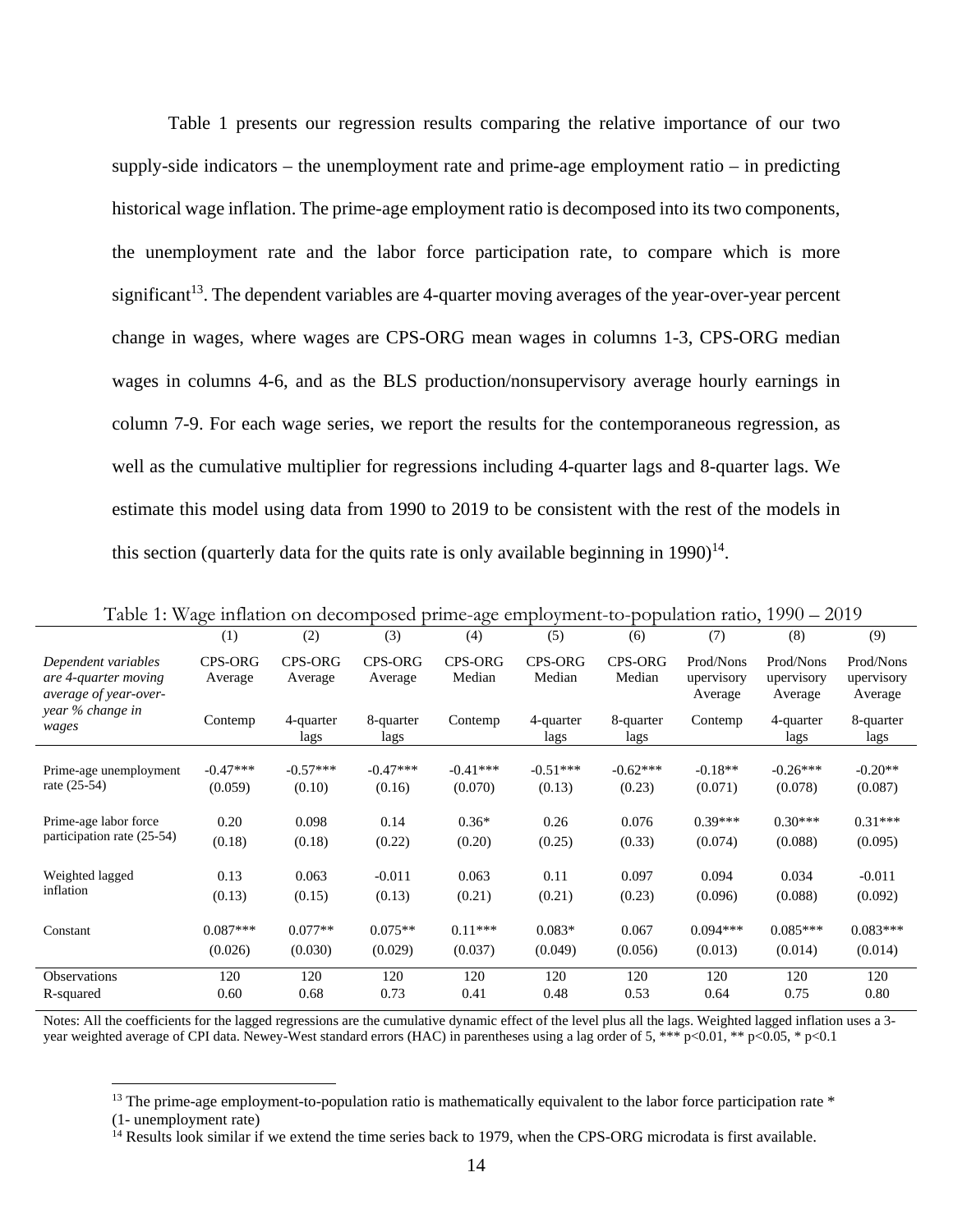Using the CPS-ORG composition-adjusted mean and median wages, the unemployment rate is much more significant than the labor force participation rate in explaining wage inflation. Using the BLS production/nonsupervisory average hourly earnings series (which is not composition-adjusted), both the labor force participation rate and the unemployment rate are highly significant in predicting wage inflation.

Next, we compare the relative efficacy of the headline unemployment rate (U-3) with our two demand-side indicators, the vacancy rate and the quits rate. Table 2 presents the results from wage Phillips curve models with different combinations of the unemployment rate, the vacancy rate, and the quits rate. The dependent variable is the 4-quarter moving average of year-over-year percent changes in mean CPS-ORG wages. Columns 1-3 regress nominal wage growth on the 4 quarter moving average of the unemployment rate and the vacancy rate, Columns 4-6 regress nominal wage growth on the unemployment rate and the DFH-JOLTS quarterly quits estimates, and Columns 7-9 use the unemployment rate, the vacancy rate, and the DFH-JOLTS quits rate.

| Dependent variables are 4-                                | (1)                  | (2)                   | (3)                  | (4)                  | (5)                | (6)               | (7)                 | (8)                 | (9)                 |
|-----------------------------------------------------------|----------------------|-----------------------|----------------------|----------------------|--------------------|-------------------|---------------------|---------------------|---------------------|
| quarter MA of YoY $\%$<br>change in mean CPS-ORG<br>wages | Contemp              | 4-quarter<br>lags     | 8-quarter<br>lags    | Contemp              | 4-quarter<br>lags  | 8-quarter<br>lags | Contemp             | 4-quarter<br>lags   | 8-quarter<br>lags   |
| Unemployment rate,<br>4-quarter moving average            | $-0.43***$<br>(0.10) | $-0.35***$<br>(0.088) | $-0.36***$<br>(0.11) | $-0.38***$<br>(0.12) | $-0.28*$<br>(0.15) | $-0.29$<br>(0.20) | $-0.32**$<br>(0.16) | $-0.13$<br>(0.17)   | $-0.14$<br>(0.22)   |
| Vacancy rate,<br>4-quarter moving average                 | 0.14<br>(0.25)       | $0.48**$<br>(0.21)    | $0.56**$<br>(0.23)   |                      |                    |                   | 0.23<br>(0.28)      | $0.70***$<br>(0.22) | $0.80***$<br>(0.20) |
| Quits rate,<br>4-quarter moving average                   |                      |                       |                      | 0.19<br>(0.24)       | $0.41*$<br>(0.23)  | $0.41*$<br>(0.23) | 0.15<br>(0.23)      | 0.33<br>(0.24)      | 0.34<br>(0.31)      |
| Weighted lagged inflation                                 | $0.33***$<br>(0.093) | $0.19*$<br>(0.11)     | 0.16<br>(0.14)       | $0.26*$<br>(0.13)    | $-0.075$<br>(0.14) | $-0.18$<br>(0.19) | $0.31**$<br>(0.12)  | 0.079<br>(0.11)     | 0.040<br>(0.20)     |
| <b>Observations</b><br>R-squared                          | 112<br>0.58          | 108<br>0.70           | 103<br>0.71          | 112<br>0.58          | 108<br>0.69        | 103<br>0.71       | 112<br>0.59         | 108<br>0.73         | 103<br>0.76         |

Table 2: Wage inflation on the unemployment rate, vacancy rate, and quits rate, 1990-2019

Notes: All the coefficients for the lagged regressions are the cumulative dynamic effect of the level plus all the lags. The vacancy rate data comes from the Barnichon (2010) estimates in order to extend the series back to 1990. Weighted lagged inflation uses a 3-year weighted average of CPI data. Newey-West standard errors (HAC) in parentheses using a lag order of 5. \*\*\* p<0.01, \*\* p<0.05, \* p<0.1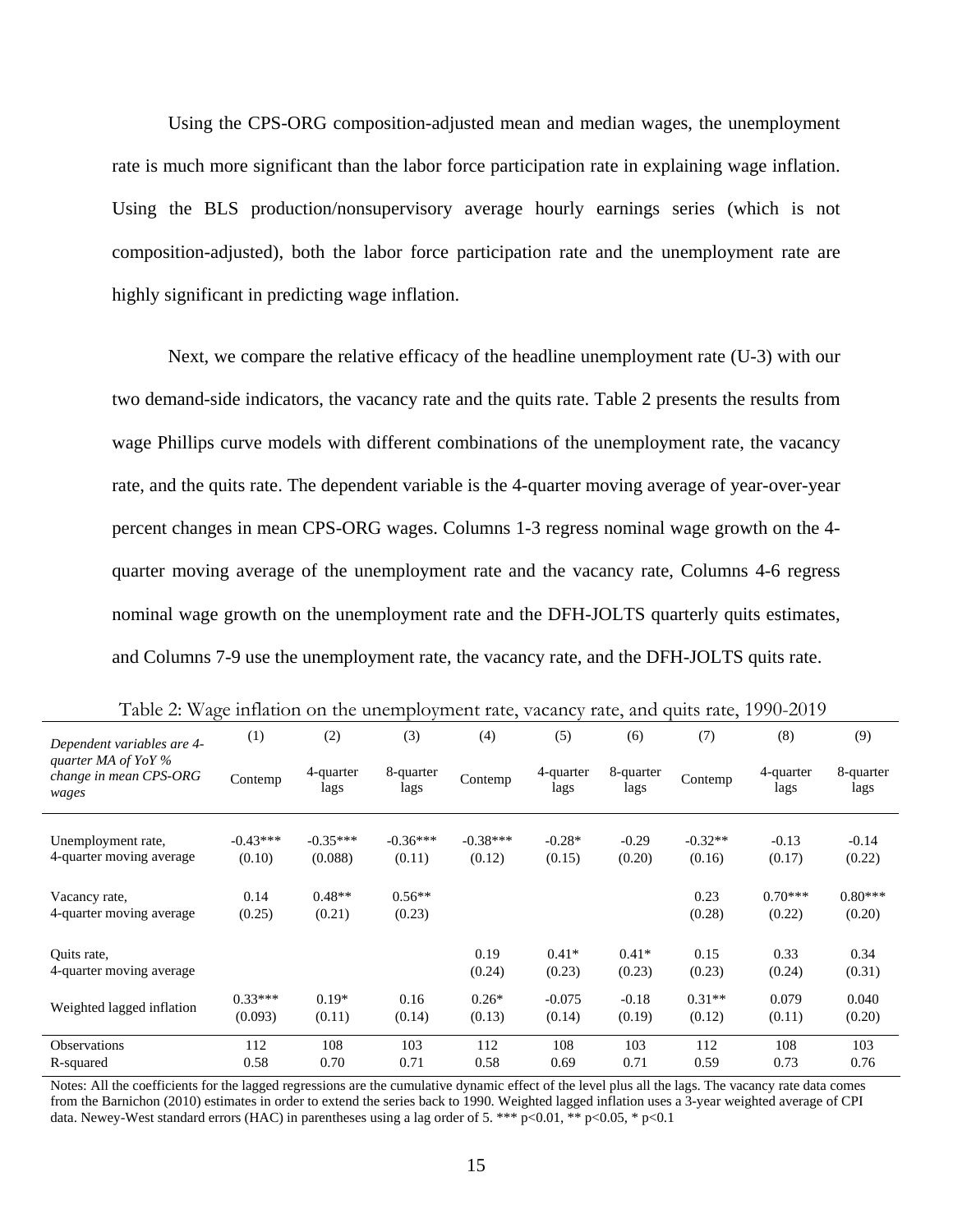The results show that the vacancy rate and the quits rate are broadly comparable to the unemployment rate in their ability to predict wage inflation. In particular, with 4-quarter and 8 quarter lags, both the vacancy rate and the quits rate come in more significant than the unemployment rate in predicting future nominal wage growth. In the model specification using all three slack variables and lags, the vacancy rate drives future wage inflation and is significant at the  $1\%$  level<sup>15</sup>.

Table 3 provides additional robustness checks across different wage measures and different time periods. All regression specifications in Table 3 use the 4-quarter lags of the slack measures. Columns 1-4 use only the unemployment rate and the vacancy rate as explanatory variables, and show that the vacancy rate is highly significant over longer time periods, but has become less significant in explaining wage inflation compared to the unemployment rate since  $2002^{16}$ . Columns 5-8 use only the unemployment rate and the DFH-JOLTS quits series as explanatory variables, and show that the quits rate remains very significant across different time periods and wage series. Columns 9-12 include all three slack variables in the model, and provide further evidence that the vacancy rate and the quits rate are more significant than the unemployment rate in explaining nominal wage growth.

<sup>&</sup>lt;sup>15</sup> These results hold when using the JOLTS quits series instead of the DFH-JOLTS series, and for different regression specifications that use annualized averages, rather than quarterly means.<br><sup>16</sup> This is likely due to the shift outward in the Beveridge curve after 2009, where job vacancies jumped immediately

during the recovery while the unemployment rate and nominal wage growth lagged behind.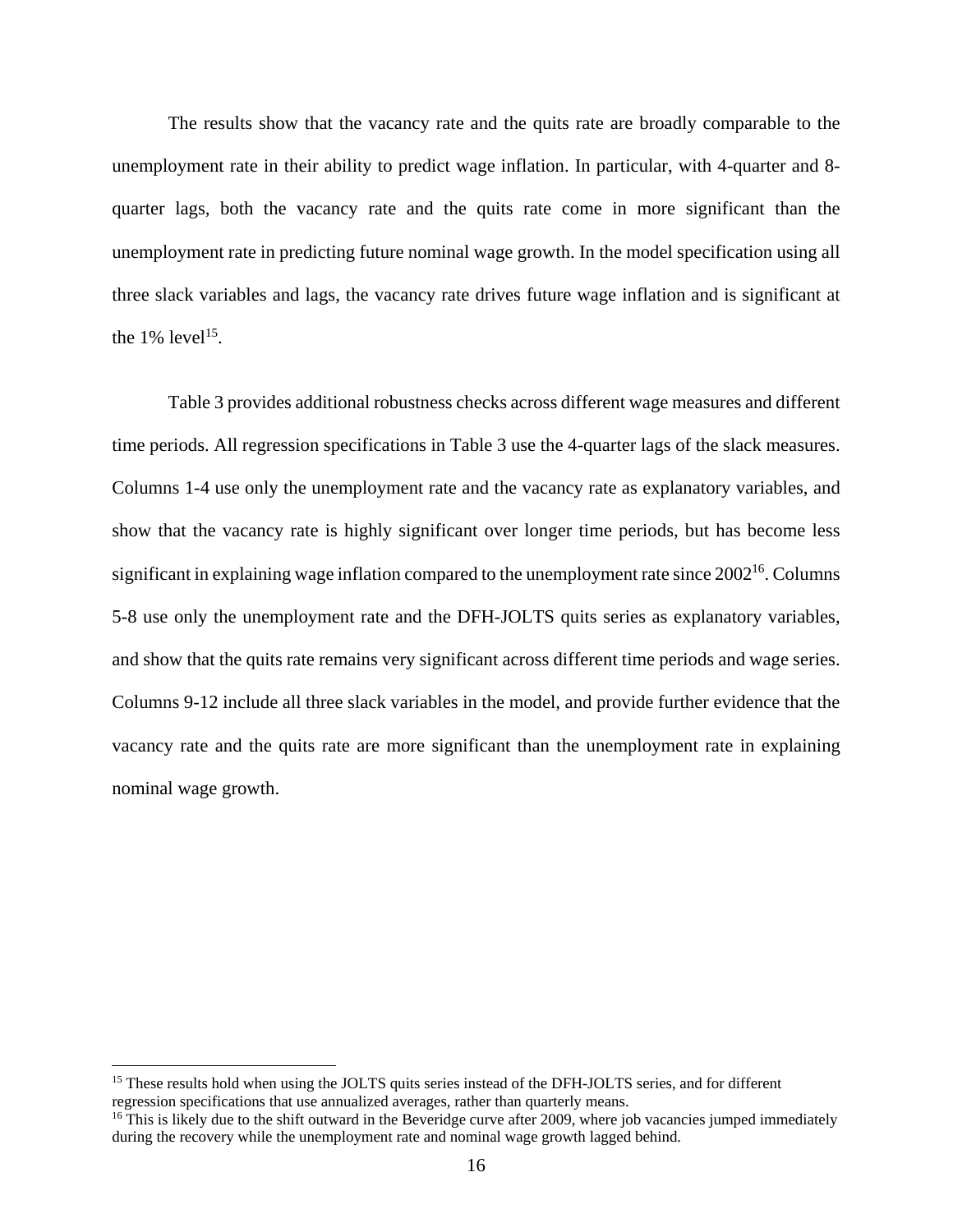|                     |            | $\epsilon$ |            |            |           |            | $\circ$    | ◟          | $\circ\circ$ |            |            |            |
|---------------------|------------|------------|------------|------------|-----------|------------|------------|------------|--------------|------------|------------|------------|
|                     | (1)        | (2)        | (3)        | (4)        | (5)       | (6)        | (7)        | (8)        | (9)          | (10)       | (11)       | (12)       |
|                     | CPS-       | CPS-       | CPS-       | <b>ECI</b> | Prod/non  | CPS-       | CPS-       | <b>ECI</b> | Prod/nons    | CPS-       | CPS-       | <b>ECI</b> |
| Dependent           | <b>ORG</b> | <b>ORG</b> | <b>ORG</b> |            | supervis  | <b>ORG</b> | <b>ORG</b> |            | upervisory   | <b>ORG</b> | <b>ORG</b> |            |
| variables are 4-    | mean       | median     | mean       |            | ory       | median     | mean       |            | wages        | median     | mean       |            |
| quarter lags of     | wages      | wages      | wages      |            | wages     | wages      | wages      |            |              | wages      | wages      |            |
| YoY % change        |            |            |            |            |           |            |            |            |              |            |            |            |
| in wages            |            |            |            |            |           |            |            |            |              |            |            |            |
|                     | 1979-      | 1979-      | 2002-      | 2002-      | 1990-     | 1990-      | 2002-      | 2002-      | 1990-        | 1990-      | 2002-      | 2002-      |
|                     | 2019       | 2019       | 2019       | 2019       | 2019      | 2019       | 2019       | 2019       | 2019         | 2019       | 2019       | 2019       |
|                     |            |            |            |            |           |            |            |            |              |            |            |            |
| Unemployment        | $-0.22***$ | $-0.29**$  | $-0.31**$  | $-0.32***$ | $-0.067$  | $-0.30$    | $-0.33***$ | $-0.13**$  | $-0.041$     | $-0.25$    | $-0.0046$  | $-0.15$    |
| rate                | (0.068)    | (0.12)     | (0.12)     | (0.047)    | (0.10)    | (0.23)     | (0.12)     | (0.059)    | (0.12)       | (0.32)     | (0.18)     | (0.10)     |
|                     |            |            |            |            |           |            |            |            |              |            |            |            |
| Vacancy rate        | $0.73***$  | $0.81***$  | 0.45       | $-0.14$    |           |            |            |            | 0.17         | 0.046      | $0.89***$  | $-0.032$   |
|                     | (0.19)     | (0.29)     | (0.27)     | (0.13)     |           |            |            |            | (0.22)       | (0.53)     | (0.26)     | (0.15)     |
|                     |            |            |            |            |           |            |            |            |              |            |            |            |
| <b>Ouits</b> rate   |            |            |            |            | $0.43***$ | 0.50       | 0.27       | $0.32***$  | $0.42***$    | 0.56       | 0.46       | $0.31**$   |
|                     |            |            |            |            | (0.14)    | (0.40)     | (0.24)     | (0.11)     | (0.15)       | (0.43)     | (0.29)     | (0.14)     |
|                     |            |            |            |            |           |            |            |            |              |            |            |            |
| Weighted            | $0.56***$  | $0.61***$  | 0.16       | $0.18**$   | 0.00022   | $-0.11$    | $-0.097$   | 0.094      | 0.076        | $-0.15$    | 0.11       | 0.093      |
| lagged inflation    | (0.049)    |            |            |            |           |            |            |            |              |            |            |            |
|                     |            | (0.075)    | (0.21)     | (0.075)    | (0.13)    | (0.25)     | (0.22)     | (0.084)    | (0.13)       | (0.30)     | (0.22)     | (0.088)    |
|                     | 0.0089     | 0.0053     | $0.032*$   | $0.044***$ | 0.0047    | 0.013      | $0.034*$   | 0.0096     | $-0.0038$    | 0.0068     | $-0.028$   | 0.012      |
| Constant            | (0.0081)   | (0.014)    | (0.018)    | (0.0068)   | (0.013)   | (0.036)    | (0.019)    | (0.089)    | (0.018)      | (0.053)    | (0.030)    | (0.018)    |
|                     |            |            |            |            |           |            |            |            |              |            |            |            |
| <b>Observations</b> | 157        | 157        | 65         | 65         | 108       | 108        | 65         | 65         | 108          | 108        | 65         | 65         |
| R-squared           | 0.81       | 0.69       | 0.83       | 0.89       | 0.73      | 0.44       | 0.78       | 0.92       | 0.77         | 0.45       | 0.87       | 0.92       |
|                     |            |            |            |            |           |            |            |            |              |            |            |            |

Table 3: Different regression specifications for nominal wage growth on lagged slack indicators

*Notes*: All the coefficients for the lagged regressions are the cumulative dynamic effect of the level plus all the lags. The vacancy rate data comes from the Barnichon (2010) estimates in order to extend the series back to 1965. Weighted lagged inflation uses a 3-year weighted average of CPI data. Newey-West standard errors (HAC) in parentheses. \*\*\* p<0.01, \*\* p<0.05, \* p<0.1

Taken together, Tables 1-3 suggest that the unemployment rate is more important than the prime-age employment ratio in predicting wage inflation, and that the vacancy rate and the quits rate are at least as important as the unemployment rate in predicting wage inflation. Moreover, we find some evidence that the firm-side indicators become more significant at explaining wage inflation with one- or two-year lags.

## **3.2 Estimating a firm-side equivalent unemployment rate**

 What do these results imply for judging the inflationary outlook today? To answer this question, we proceed in two steps. We first estimate a firm-side equivalent unemployment rate by examining what unemployment rate is consistent with the current levels of job vacancies and quits.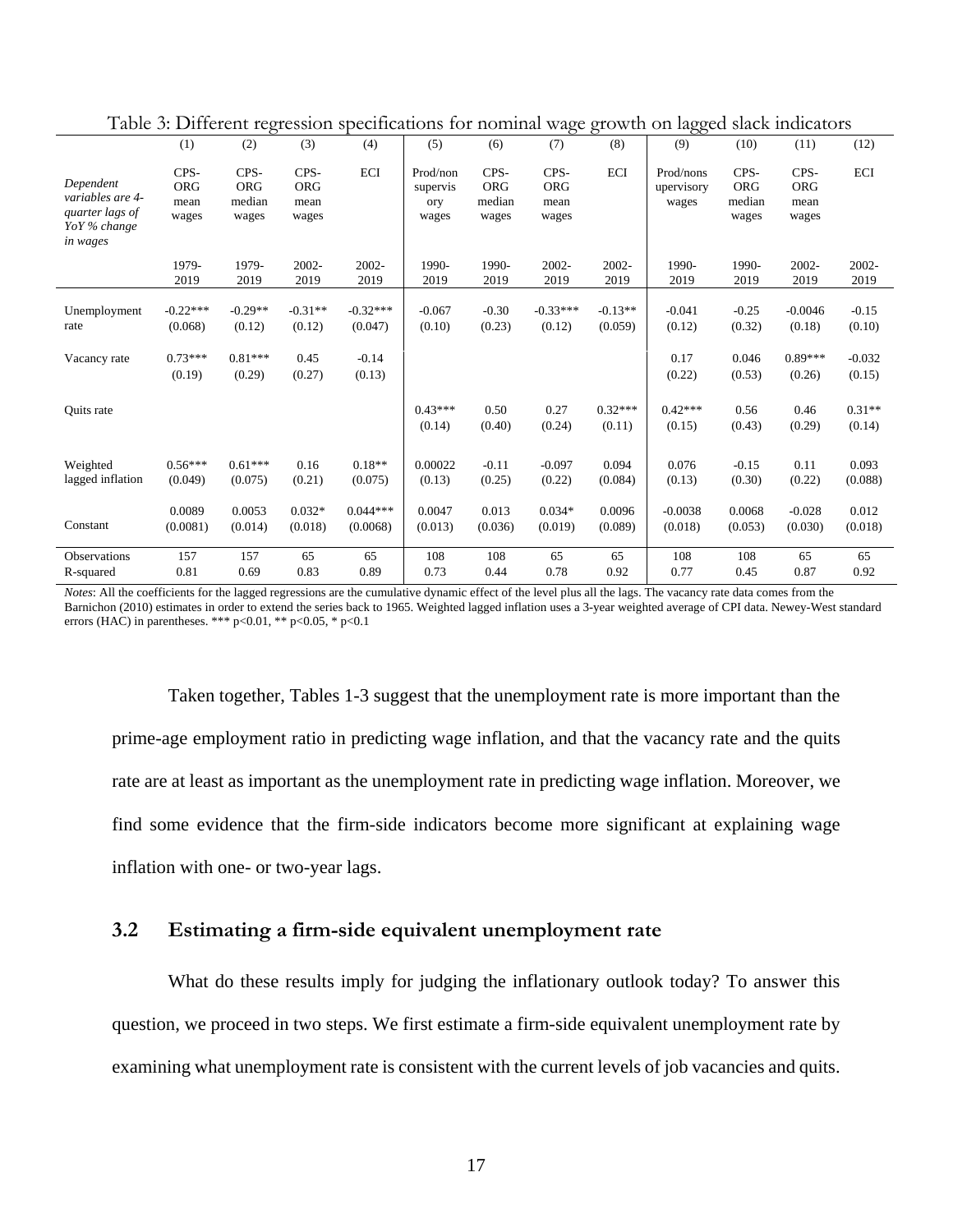We then examine the efficacy of the firm-side unemployment rate relative to the actual unemployment rate in predicting wage inflation.

Table 4 presents results from our model regressing the unemployment rate on the log of the vacancy rate and the log of the quits rate<sup>17</sup>, using monthly JOLTS data from January 2001 to December 2019. We estimate these models using data from 2001, the first year all four measures of slack are available at the monthly level, through 2019 to avoid changes caused by the Covid-19 pandemic. We run several different model specifications, including different lag lengths, a time trend, and a structural break in July 2009. In general, all the models fit the data very well from 2001 to 2019, but the specifications with more lags, a structural break, and a time trend have the best overall  $fit^{18}$ .

Using these different model specifications, we next predict the out-of-sample unemployment rate past December 2019, given the observed values of the vacancy rate and the quits rate in the monthly JOLTS series. The firm-side predicted unemployment rates for October through December are highlighted in blue at the bottom of the table. We choose to use the model with 12-month lags, a time trend, and a structural break to report results throughout the rest of this paper19. For December 2021, this model specification predicts a firm-side equivalent unemployment rate between 1.2 and 1.7 percent, compared to the actual unemployment rate of 3.9 percent, signaling a very tight labor market from the perspective of employers. Using a linear model instead of a linear-log model would lower the estimated firm-side unemployment even further.

<sup>&</sup>lt;sup>17</sup> The formalization of the model is presented in Equation 3.<br><sup>18</sup> Our results suggest that deviations in the quits rate are more predictive of the unemployment rate than deviations in the vacancy rate. We hypothesize that this can be explained by the outward shift in the Beveridge curve after 2009, which changed the structural relationship between the vacancy rate and the unemployment rate, and made the vac  $<sup>19</sup>$  Given that the vacancy and quits series are nonstationary, and that there is a clear break in the covariance between the vacancy</sup> rate and the unemployment rate in 2009, we believe the models that include the time trend and structural break indicator are better fits.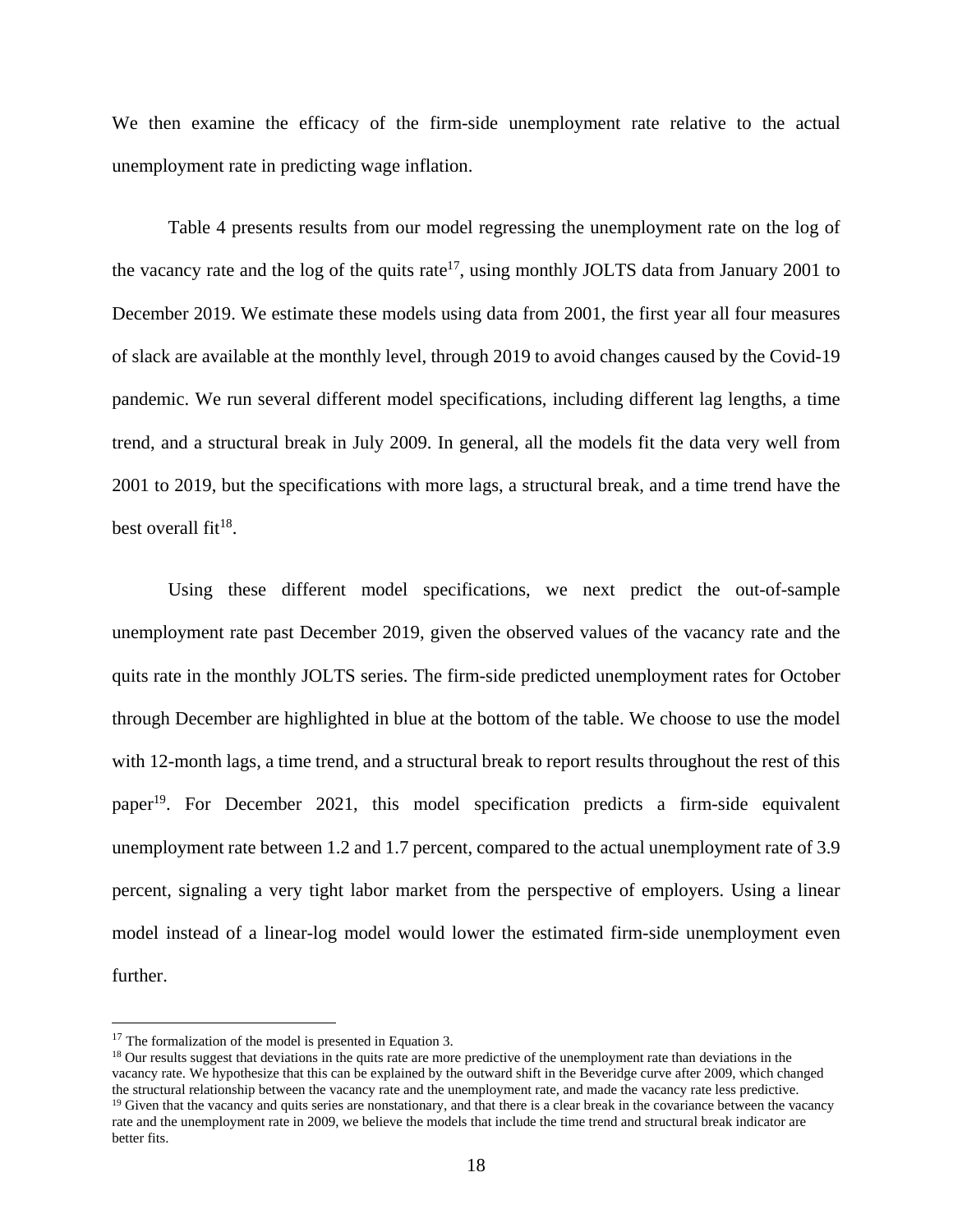|                                                  |               | w/4-month lags            |                       |                                                | $w/12$ -month lags |                           |                     |                                                |  |  |
|--------------------------------------------------|---------------|---------------------------|-----------------------|------------------------------------------------|--------------------|---------------------------|---------------------|------------------------------------------------|--|--|
| Dependent variable:<br>Unemployment rate<br>(pp) | initial model | W/<br>structural<br>break | w/ time<br>trend      | $w/$ time<br>trend $\&$<br>structural<br>break | initial<br>model   | W/<br>structural<br>break | w/ time<br>trend    | $w/$ time<br>trend $\&$<br>structural<br>break |  |  |
| Log Vacancy rate                                 | $-0.39$       | $-2.15***$                | 1.49                  | $-0.22$                                        | $-0.44$            | $-1.69**$                 | $-0.020$            | $-0.93$                                        |  |  |
|                                                  | (0.28)        | (0.80)                    | (0.96)                | (1.01)                                         | (0.27)             | (0.81)                    | (1.22)              | (1.07)                                         |  |  |
| Log Quits rate                                   | $-9.10***$    | $-6.63***$                | $-11.2***$            | $-8.61***$                                     | $-9.42***$         | $-7.63***$                | $-9.88***$          | $-8.34***$                                     |  |  |
|                                                  | (0.42)        | (1.08)                    | (1.09)                | (1.24)                                         | (0.38)             | (1.17)                    | (1.33)              | (1.29)                                         |  |  |
| After July 2009                                  |               | $0.57**$<br>(0.24)        |                       | $0.79***$<br>(0.22)                            |                    | 0.39<br>(0.25)            |                     | $0.50*$<br>(0.30)                              |  |  |
| Time Trend                                       |               |                           | $-0.050**$<br>(0.024) | $-0.070***$<br>(0.018)                         |                    |                           | $-0.011$<br>(0.032) | $-0.029$<br>(0.033)                            |  |  |
| Constant                                         | $11.1***$     | $11.3***$                 | $12.6***$             | 13.4***                                        | $11.3***$          | $11.4***$                 | $11.6***$           | $12.3***$                                      |  |  |
|                                                  | (0.18)        | (0.22)                    | (0.71)                | (0.58)                                         | (0.17)             | (0.18)                    | (0.94)              | (1.04)                                         |  |  |
| Observations                                     | 225<br>0.97   | 225<br>0.97               | 225<br>0.97           | 225<br>0.98                                    | 217                | 217                       | 217                 | 217                                            |  |  |
| Adj R-squared<br><b>RMSE</b>                     | 0.31          | 0.29                      | 0.3                   | 0.27                                           | 0.98<br>0.27       | 0.98<br>0.27              | 0.98<br>0.27        | 0.98<br>0.27                                   |  |  |
| <b>Predicted Dec</b>                             | 1.51          | 1.33                      | 1.62                  | 1.41                                           | 1.44               | 1.42                      | 1.45                | 1.45                                           |  |  |
| Unemployment                                     | (0.12)        | (0.16)                    | (0.14)                | (0.16)                                         | (0.26)             | (0.26)                    | (0.24)              | (0.24)                                         |  |  |
| <b>Predicted Nov</b>                             | 1.75          | 1.48                      | 1.89                  | 1.58                                           | 1.60               | 1.52                      | 1.62                | 1.56                                           |  |  |
| Unemployment                                     | (0.12)        | (0.18)                    | (0.14)                | (0.17)                                         | (0.27)             | (0.28)                    | (0.24)              | (0.25)                                         |  |  |
| Predicted Oct                                    | 1.94          | 1.60                      | 2.07                  | 1.66                                           | 1.70               | 1.58                      | 1.72                | 1.60                                           |  |  |
| Unemployment                                     | (0.12)        | (0.23)                    | (0.13)                | (0.21)                                         | (0.25)             | (0.27)                    | (0.23)              | (0.25)                                         |  |  |

Table 4: Estimating a firm-side equivalent unemployment rate from demand-side slack measures

*Notes:* Distributed lag regressions show the sum of the coefficients and the corresponding standard errors. The vacancy rate and quits rate data comes from the monthly JOLTS series. Predicted out-of-sample unemployment rates (for the last three months of available JOLTS data) are highlighted in blue. Newey-West standard errors (HAC) in parentheses, \*\*\* p<0.01, \*\* p<0.05, \* p<0.1

To compare the predictive power of the firm-side equivalent unemployment rate with the actual unemployment rate for nominal wage growth, we estimate a wage Phillips curve model that includes the actual unemployment rate and our predicted unemployment rate as the regressors<sup>20</sup>. Table 5 displays the results. We run 12 different model specifications, varying the wage series used to calculate nominal wage growth, and changing the lag length of our explanatory variables. The results provide strong evidence that the firm-side equivalent unemployment rate has essentially all the explanatory power in predicting wage inflation compared to the actual

<u>.</u>

<sup>&</sup>lt;sup>20</sup> We use the model with 12-month lags, a time trend, and a structural break, and estimate the model from 2001 to 2019.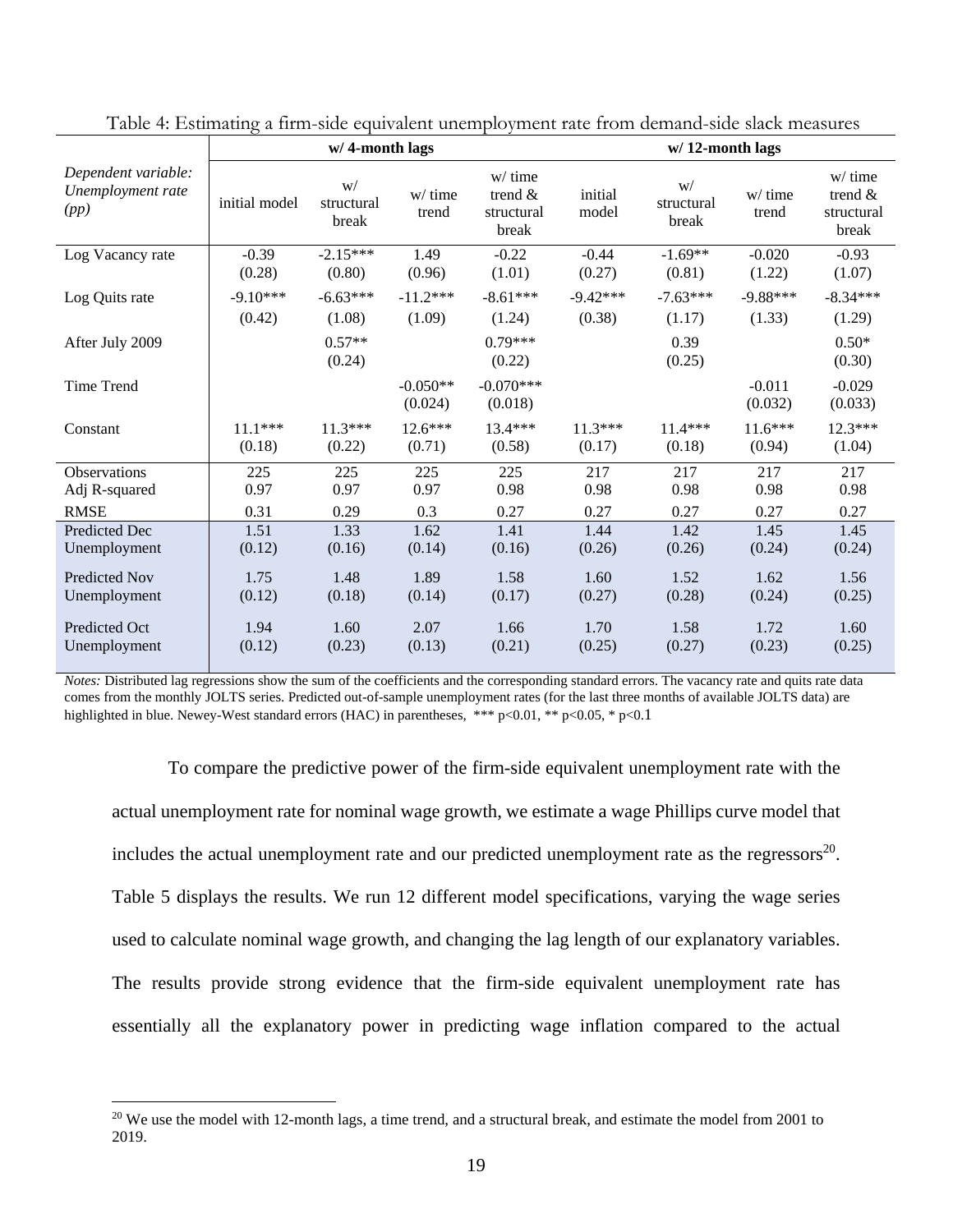unemployment rate: across most of our regression specifications, decreases in the firm-side unemployment rate explain nominal wage growth<sup>21</sup>. We also note that this wage inflation usually occurs with either 4-quarter or 8-quarter lags.

|                                        | (1)               | (2)               | (3)               | (4)                 | (5)               | (6)               | (7)                                               | (8)               | (9)               | (10)                         | (11)              | (12)              |
|----------------------------------------|-------------------|-------------------|-------------------|---------------------|-------------------|-------------------|---------------------------------------------------|-------------------|-------------------|------------------------------|-------------------|-------------------|
| Dependent<br>variables are 4-          | CPS-ORG mean wage |                   |                   | CPS-ORG median wage |                   |                   | CES production/nonsupervisory<br>average earnings |                   |                   | <b>Employment Cost Index</b> |                   |                   |
| quarter MA of YoY<br>% change in wages | Contemp           | 4-quarter<br>lags | 8-quarter<br>lags | Contemp             | 4-quarter<br>lags | 8-quarter<br>lags | Contemp                                           | 4-quarter<br>lags | 8-quarter<br>lags | Contemp                      | 4-quarter<br>lags | 8-quarter<br>lags |
| Firm-side predicted                    | $-0.85$           | $-1.57**$         | $-2.89**$         | $-0.076$            | $-0.82$           | $-2.19*$          | $-1.42***$                                        | $-1.89***$        | $-1.89***$        | $-0.21$                      | $-0.53$           | $-1.52***$        |
| unemployment rate                      | (0.62)            | (0.66)            | (1.10)            | (0.92)              | (1.14)            | (1.27)            | (0.30)                                            | (0.37)            | (0.48)            | (0.36)                       | (0.40)            | (0.37)            |
| Unemployment rate                      | 0.39              | 1.01              | $2.32**$          | $-0.36$             | 0.33              | 1.57              | $1.20***$                                         | $1.60***$         | 1.54***           | $-0.059$                     | 0.24              | $1.15***$         |
|                                        | (0.60)            | (0.64)            | (1.06)            | (0.89)              | (1.19)            | (1.22)            | (0.30)                                            | (0.38)            | (0.46)            | (0.35)                       | (0.39)            | (0.36)            |
| Weighted lagged                        | $0.34**$          | 0.0096            | $-0.12$           | $0.30**$            | 0.039             | $-0.073$          | $0.62***$                                         | $0.44***$         | $0.47***$         | $0.28***$                    | $0.20***$         | $0.19***$         |
| inflation                              | (0.16)            | (0.15)            | (0.13)            | (0.14)              | (0.19)            | (0.22)            | (0.099)                                           | (0.070)           | (0.081)           | (0.059)                      | (0.059)           | (0.035)           |
| Constant                               | $0.05***$         | $0.06***$         | $0.07***$         | $0.04***$           | $0.05***$         | $0.06***$         | $0.03***$                                         | $0.04***$         | $0.04***$         | $0.04***$                    | $0.04***$         | $0.043***$        |
|                                        | (0.005)           | (0.006)           | (0.006)           | (0.006)             | (0.006)           | (0.008)           | (0.003)                                           | (0.002)           | (0.003)           | (0.002)                      | (0.002)           | (0.0019)          |
| <b>Observations</b>                    | 70                | 66                | 62                | 70                  | 66                | 62                | 70                                                | 66                | 62                | 69                           | 66                | 62                |
| R-squared                              | 0.65              | 0.75              | 0.80              | 0.56                | 0.64              | 0.72              | 0.77                                              | 0.89              | 0.92              | 0.84                         | 0.88              | 0.95              |

Table 5: Wage inflation on firm-side and actual unemployment rates, 2001-2019

Notes: Distributed lag regressions show the sum of the coefficients and the corresponding standard errors. Newey-West standard errors (HAC) in parentheses with lag order of 5. \*\*\* p<0.01, \*\* p<0.05, \* p<0.1

Given the extremely low firm-side predicted unemployment rate today, these results provide strong evidence that the current labor market is very tight. The firm-side predicted unemployment rate has fallen from an average of 3.6 percent in the fourth quarter of 2019 to an average of 1.5 percent in the fourth quarter of 2021, which corresponds to an increase in wage inflation from 4.0% to 4.9% (using CPS-ORG mean wages). Figure 4 below shows estimates for nominal wage growth from a wage Phillips curve model using predicted firm-side unemployment as the slack variable and controlling for lagged inflation. The results indicate that estimated wage inflation in the fourth quarter of 2021 is the highest it's been in the last 20 years across all four of

<sup>&</sup>lt;sup>21</sup> These results are robust across our other 7 model specifications for predicting the equivalent firm-side unemployment rate.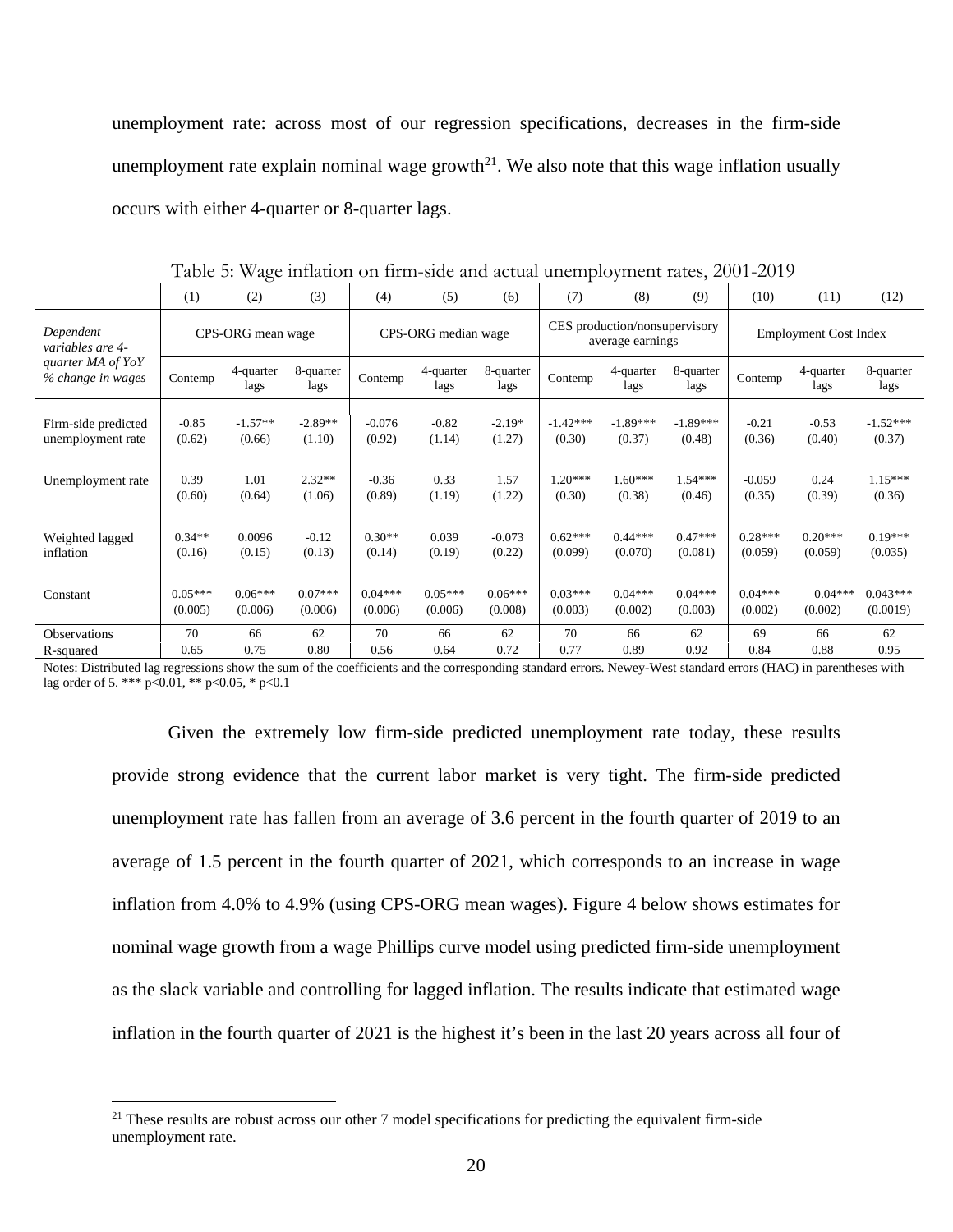our wage measures. We then simulate nominal wage growth in 2022 and 2023 under the assumption that the vacancy rate, the quits rate, and the inflation rate remain the same (our 3-year weighted lagged inflation raises to 3% by the end of 2022 and to 5% by the end of 2023). The figure shows that nominal wage growth under these assumptions is projected to increase dramatically over the next two years, surpassing 6% wage inflation by 2023 with three of the four wage measures.



Figure 4: Predicted year-over-year nominal wage growth through 2023, using firm-side unemployment as predictor variable

*Notes*: We train the model on quarterly data from 2001:Q1 to 2019:Q4 to avoid any structural changes induced by the Covid-19 pandemic. A weighted 3-year lagged inflation variable is included to proxy for expected inflation. All values are seasonally adjusted.

*Source*: Authors calculations using data from Bureau of Labor Statistics Current Population Survey, (CPS), Employment Cost Index, and Job Openings and Labor Turnover Survey (JOLTS)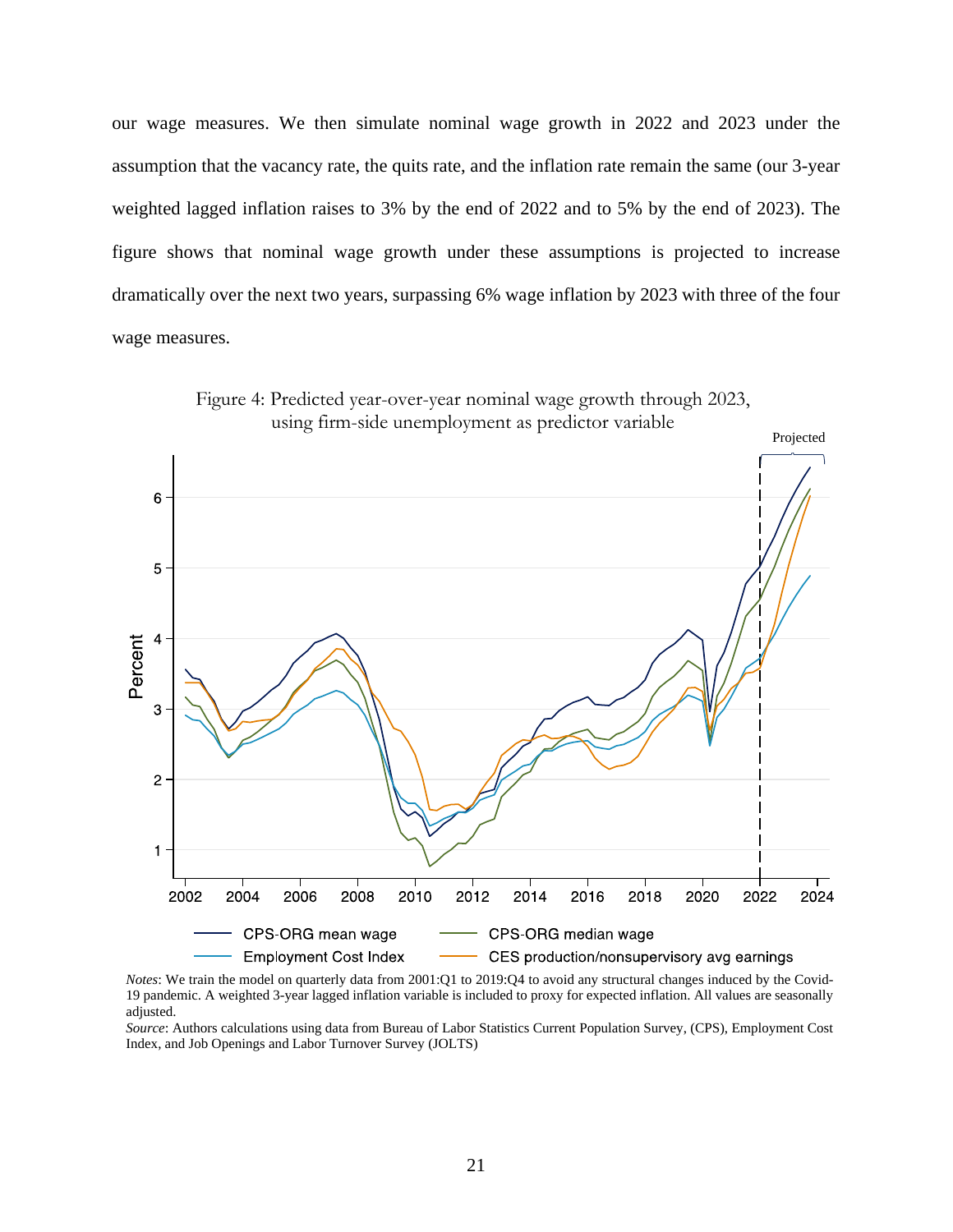### **3.3 Results from local labor markets**

Thus far, we have presented results using aggregate data at the national level. One concern with this approach is that there is limited information available from a single historical time series, particularly since labor market indicators exhibit pro-cyclicality and may be strongly correlated with a number of omitted variables.

 To address this concern, we make use of publicly available data at the state-level to investigate whether our findings hold in repeated cross-section data across local labor markets. We use BLS Occupational Employment and Wage Statistics (OEWS) wage data and microdata from the CPS-ORG to compute state-level measures of nominal wage growth, and use BLS data and newly-available JOLTS state-level data to compute state-level estimates for job vacancies, quits, and the unemployment rate<sup>22</sup>. We then estimate wage Phillips curve models to test the relative importance of these slack indicators in predicting wage inflation. Table 6 shows that the state-level wage Phillips curve estimates are broadly corroborative of the aggregate-level results: state-level vacancy and quit rates are highly predictive of wage inflation in models that include the local unemployment rate and lagged regional inflation. These results are robust across different model specifications using moving averages and different lag lengths, as well as across different measures of wage growth (results available upon request).

 $22$  Prime-age labor force participation data is not available at the state-level, and so is not included in this analysis.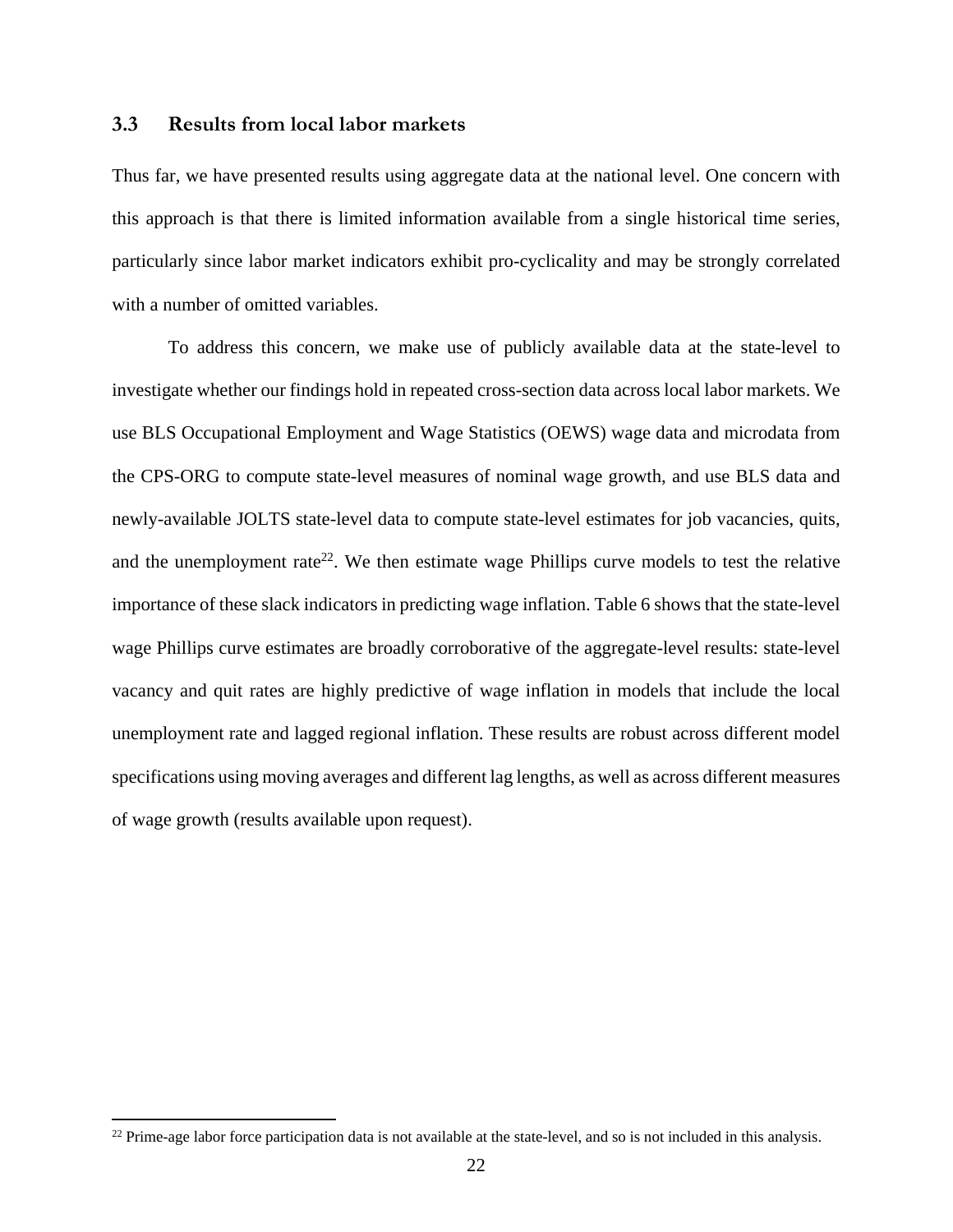| Dependent variables<br>are annual % change<br>in mean OEWS wages | (1)                   | (2)                   | (3)                   | (4)                   | (5)                   | (6)                   | (7)                   | (8)                   | (9)                   |
|------------------------------------------------------------------|-----------------------|-----------------------|-----------------------|-----------------------|-----------------------|-----------------------|-----------------------|-----------------------|-----------------------|
| Unemployment rate                                                | $-0.30***$<br>(0.038) | $-0.23***$<br>(0.037) | $-0.28***$<br>(0.071) | $-0.25***$<br>(0.054) | $-0.23***$<br>(0.047) | $-0.29***$<br>(0.072) | $-0.25***$<br>(0.057) | $-0.23***$<br>(0.047) | $-0.28***$<br>(0.068) |
| Job vacancy rate                                                 | 0.12<br>(0.074)       | $0.20*$<br>(0.11)     | $0.38***$<br>(0.18)   |                       |                       |                       | 0.039<br>(0.065)      | $0.29*$<br>(0.12)     | $0.41**$<br>(0.17)    |
| Quits rate                                                       |                       |                       |                       | $0.60*$<br>(0.33)     | 0.081<br>(0.085)      | 0.19<br>(0.27)        | $0.54*$<br>(0.32)     | $-0.13$<br>(0.11)     | $-0.12$<br>(0.26)     |
| Weighted lagged<br>inflation                                     | $0.38***$<br>(0.046)  | $0.22**$<br>(0.097)   | $0.20*$<br>(0.12)     | $0.31***$<br>(0.047)  | $0.26***$<br>(0.090)  | 0.21<br>(0.12)        | $0.33***$<br>(0.048)  | $0.22**$<br>(0.095)   | $0.22*$<br>(0.12)     |
| <b>Fixed Effects</b>                                             | <b>State</b>          | Year                  | State, Yr             | <b>State</b>          | Year                  | State, Yr             | <b>State</b>          | Year                  | State, Yr             |
| <b>Observations</b>                                              | 850                   | 850                   | 850                   | 850                   | 850                   | 850                   | 850                   | 850                   | 850                   |
| R-squared                                                        | 0.454                 | 0.576                 | 0.617                 | 0.462                 | 0.574                 | 0.615                 | 0.465                 | 0.579                 | 0.619                 |

Table 6: Wage inflation on slack indicators using state-level data, 2002-201923

*Notes:* Observations are collapsed to the state-year level to reduce noise of monthly data at the state level. Coefficients are the cumulative effect of the level and one-year lag. Robust standard errors clustered at the state level in parentheses, \*\*\*  $p<0.01$ , \*\*  $p<0.05$ , \*  $p<0.1$ 

 We next predict state-level firm-side equivalent unemployment rates, using the same methodology presented in the previous section, and compare the relative efficacy of the firm-side predicted unemployment rates and the actual unemployment rates in explaining historical wage inflation between 2001-2019. Table 7 presents the results from these regressions. The dependent variable is the annual year-over-year change in nominal wages at the state-level. We use four different wage estimates: the OEWS mean and median wages across all occupations, and the composition-adjusted CPS-ORG mean and median wages. We include state and year fixed effects, and also check for robustness across regression specifications that include 4-quarter and 8-quarter lags.

<sup>&</sup>lt;sup>23</sup> We present results using the mean wages calculated from OEWS hourly wage data, since these models had the highest R-squared. Results are similar across different measures of nominal wage growth.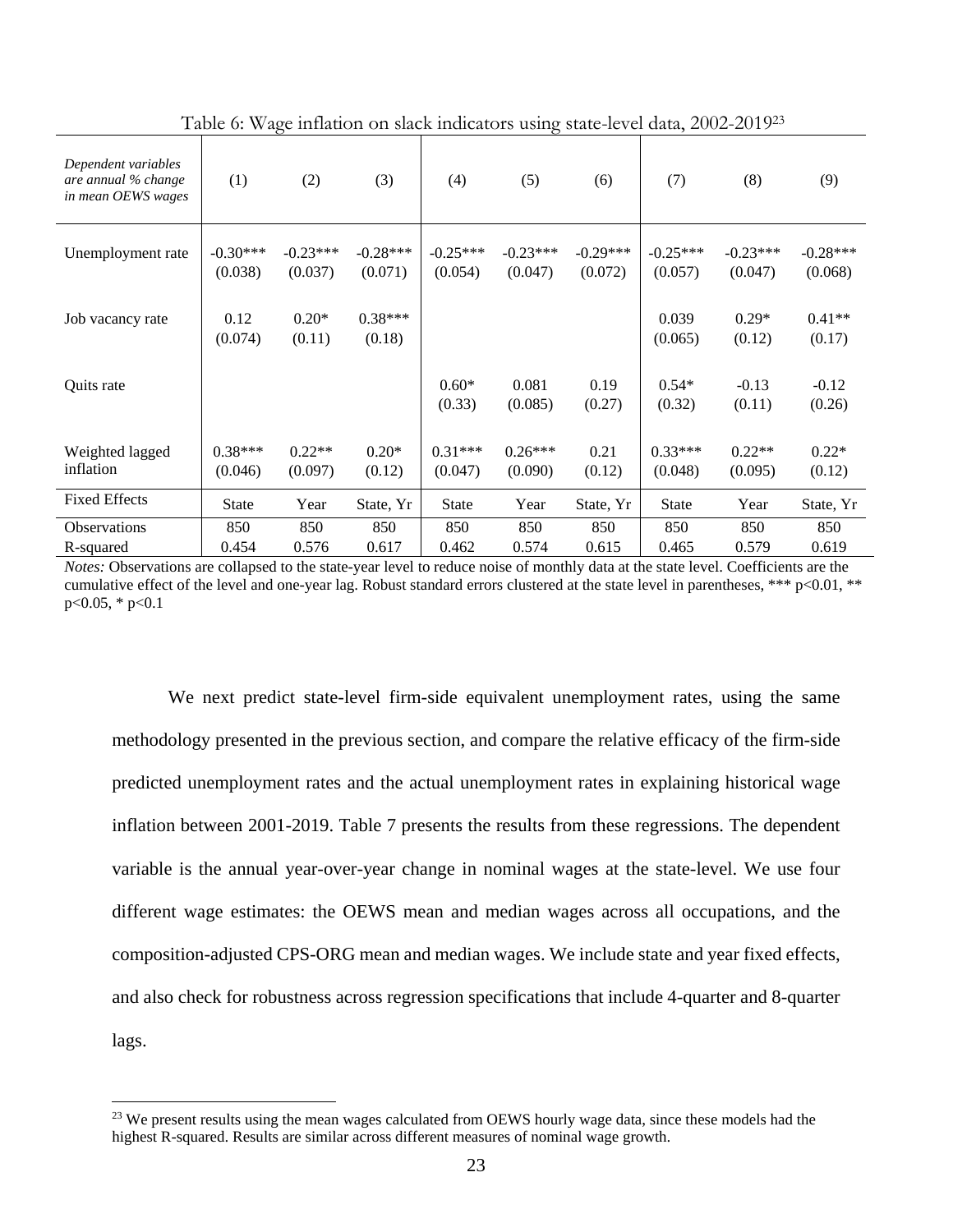The results of our state-level regressions corroborate the results found at the aggregate level: in our state fixed effects models, the firm-side predicted unemployment rate is more significant than the actual unemployment rate in predicting wage inflation. When including year fixed effects, and state and year fixed effects, both the unemployment rate and the firm-side unemployment lose their predictive power. These findings are suggestive that the demand-side indicators are likely more significant than the unemployment rate in predicting wage inflation at the state level.

| Dependent variables<br>are cumulative<br>dynamic multiplier, | (1)                   | (2)                  | (3)                 | (4)                  | (5)                  | (6)               | (7)                 | (8)               | (9)               | (10)                | (11)               | (12)              |
|--------------------------------------------------------------|-----------------------|----------------------|---------------------|----------------------|----------------------|-------------------|---------------------|-------------------|-------------------|---------------------|--------------------|-------------------|
| annual % change in<br>wages                                  | OEWS mean wage        |                      |                     | OEWS median wage     |                      |                   | CPS-ORG mean wage   |                   |                   | CPS-ORG median wage |                    |                   |
| Firm-side predicted<br>unemployment rate                     | $-0.42***$<br>(0.083) | $-0.049$<br>(0.078)  | $-0.14$<br>(0.083)  | $-0.41***$<br>(0.11) | $-0.045$<br>(0.11)   | $-0.13$<br>(0.11) | $-0.48**$<br>(0.18) | $-0.01$<br>(0.17) | $-0.18$<br>(0.20) | $-0.52**$<br>(0.26) | $-0.055$<br>(0.25) | $-0.21$<br>(0.29) |
| Unemployment rate                                            | $0.14*$<br>(0.079)    | $-0.13$<br>(0.083)   | $-0.13$<br>(0.083)  | 0.028<br>(0.11)      | $-0.20$<br>(0.12)    | $-0.20$<br>(0.12) | $-0.024$<br>(0.16)  | $-0.21$<br>(0.17) | $-0.21$<br>(0.17) | $-0.036$<br>(0.24)  | $-0.20$<br>(0.25)  | $-0.20$<br>(0.26) |
| Weighted lagged<br>inflation                                 | $0.39***$<br>(0.044)  | $0.35***$<br>(0.081) | $0.27**$<br>(0.100) | $0.33***$<br>(0.050) | $0.27***$<br>(0.087) | $0.21*$<br>(0.12) | 0.16<br>(0.10)      | 0.069<br>(0.21)   | $-0.11$<br>(0.26) | 0.13<br>(0.10)      | 0.17<br>(0.19)     | 0.14<br>(0.25)    |
| <b>Fixed Effects</b>                                         | <b>State</b>          | Year                 | State,<br>Yr        | <b>State</b>         | Year                 | State,<br>Yr      | <b>State</b>        | Year              | State,<br>Yr      | State               | Year               | State,<br>Yr      |
| <b>Observations</b>                                          | 850                   | 850                  | 850                 | 850                  | 850                  | 850               | 850                 | 850               | 850               | 850                 | 850                | 850               |
| R-squared                                                    | 0.400                 | 0.575                | 0.617               | 0.465                | 0.573                | 0.615             | 0.130               | 0.172             | 0.188             | 0.128               | 0.133              | 0.148             |

Table 7: Wage inflation on firm-side and actual unemployment rates using state-level data, 2002-2019

Notes: Observations are collapsed to the state-year level to reduce noise of monthly data at the state level. Regressions include 50 states x 17 years (850) observations. Coefficients are the cumulative effect of the level and one-year lag. Robust standard errors clustered at the state level in parentheses, \*\*\*  $p<0.01$ , \*\*  $p<0.05$ , \*  $p<0.1$ 

# **4 Labor Supply Estimates Going Forward**

The evidence we have presented in this paper suggests that the labor market is currently extremely tight – the elevated job vacancy and quits rates imply that the labor market has a degree of tightness that would historically have been associated with an aggregate unemployment rate below 2 percent. How can this conclusion be squared with the observation that employment levels remain well below the pre-Covid trend, as illustrated in Figure 5?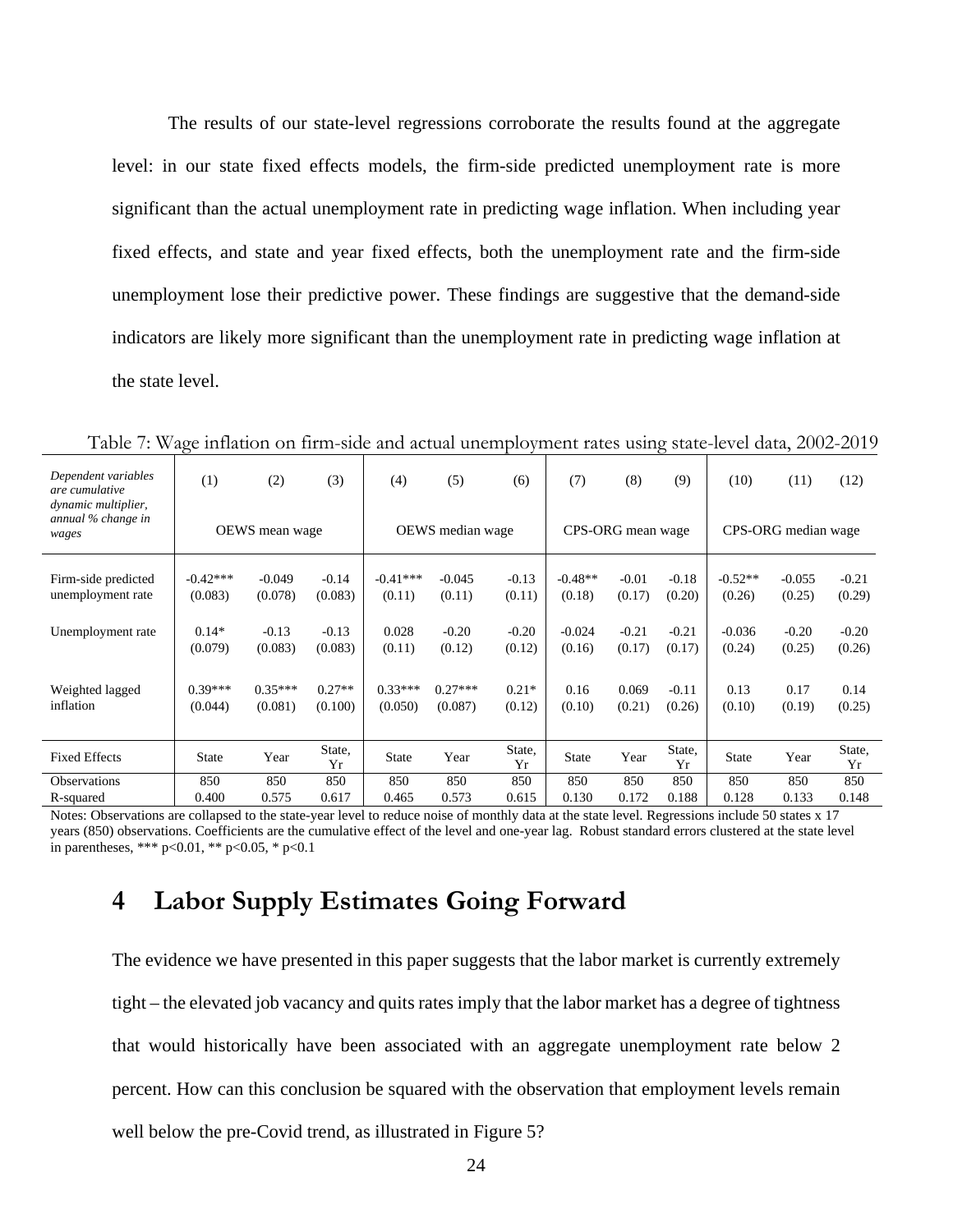

Figure 5: Employment shortfall relative to pre-pandemic trend



Economists have suggested a number of reasons to explain the current employment shortfall, including non-pandemic related shifts in the age structure of the labor force, a surge in early retirements, immigration restrictions, lingering health risks from Covid-19, and a variety of factors that have reduced the incentive to work and increased workers' reservation wages. We present a cursory analysis below of these different factors contributing to the employment shortfall, and conclude that most of the factors reducing employment are not likely to be rapidly reversed, even with relatively favorable Covid-19 outcomes.

Figure 6 displays our rough breakdown of the relative contribution of different factors to the employment shortfall. Overall, we estimate that most of the employment shortfall will remain through 2022, with Covid-19 health concerns, immigration restrictions, excess retirements, shifts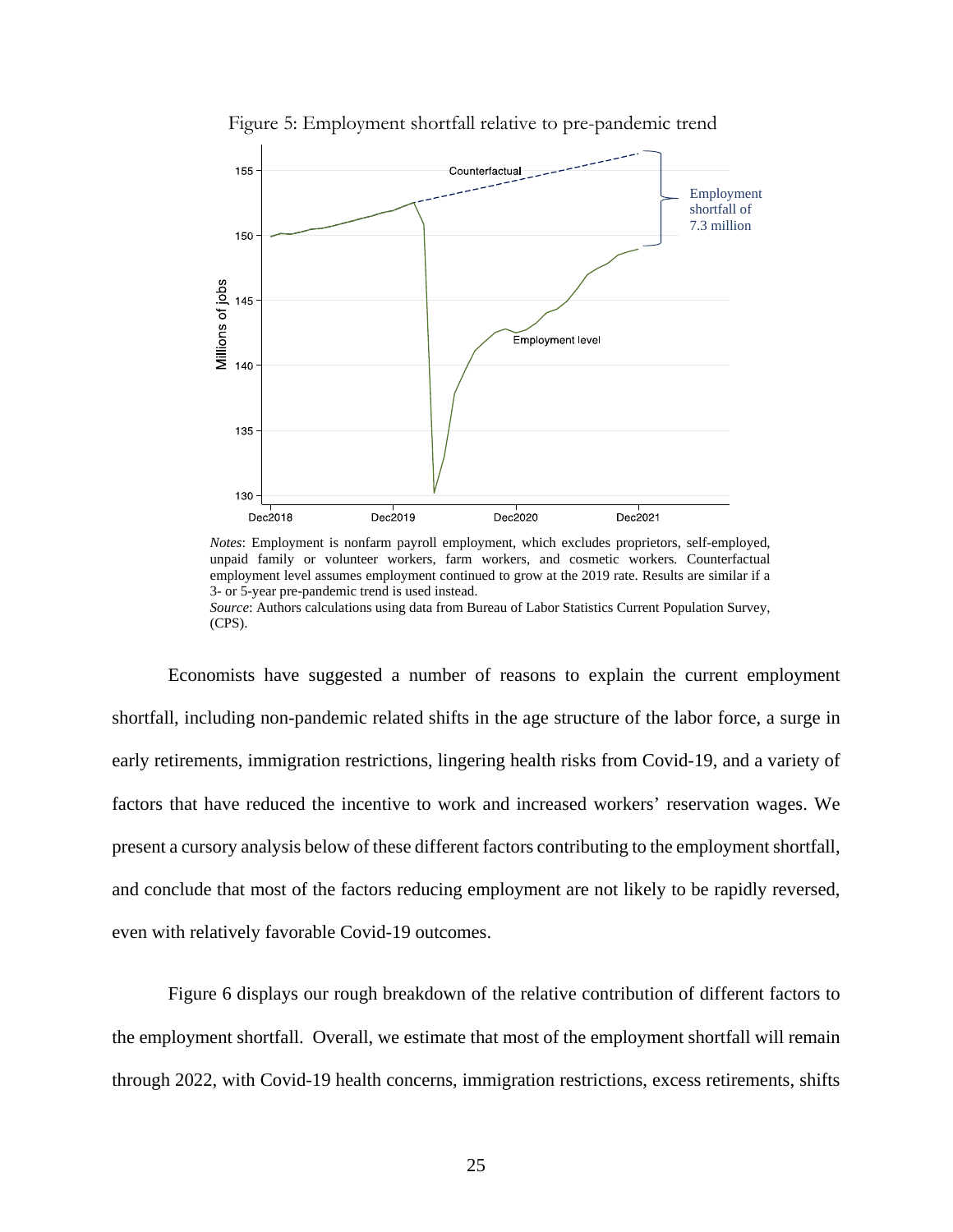in workers' tastes, and changes in the demographic structure explaining the bulk of the labor shortfall.



Figure 6: Estimated shortfall in labor facing employers in 2022, relative to Feb 2020

*Source*: Authors' calculations.

In the rest of this section, we explain the different factors contributing to the employment shortfall, and provide a cursory attempt to quantify the magnitude of each of these factors over the coming year.

### **Shifts in Demographic Structure – 1.3 million workers**

Population aging unrelated to the pandemic will continue to have a pronounced effect on labor force participation over the coming year. Furman and Powell (2021) estimate that the changing age-sex structure of the population decreased labor force participation by 0.5 percentage points between February 2020 and November 2021, corresponding to about 825,000 workers. Extrapolating these estimates to 2022, we project an additional 0.3 percentage point decrease in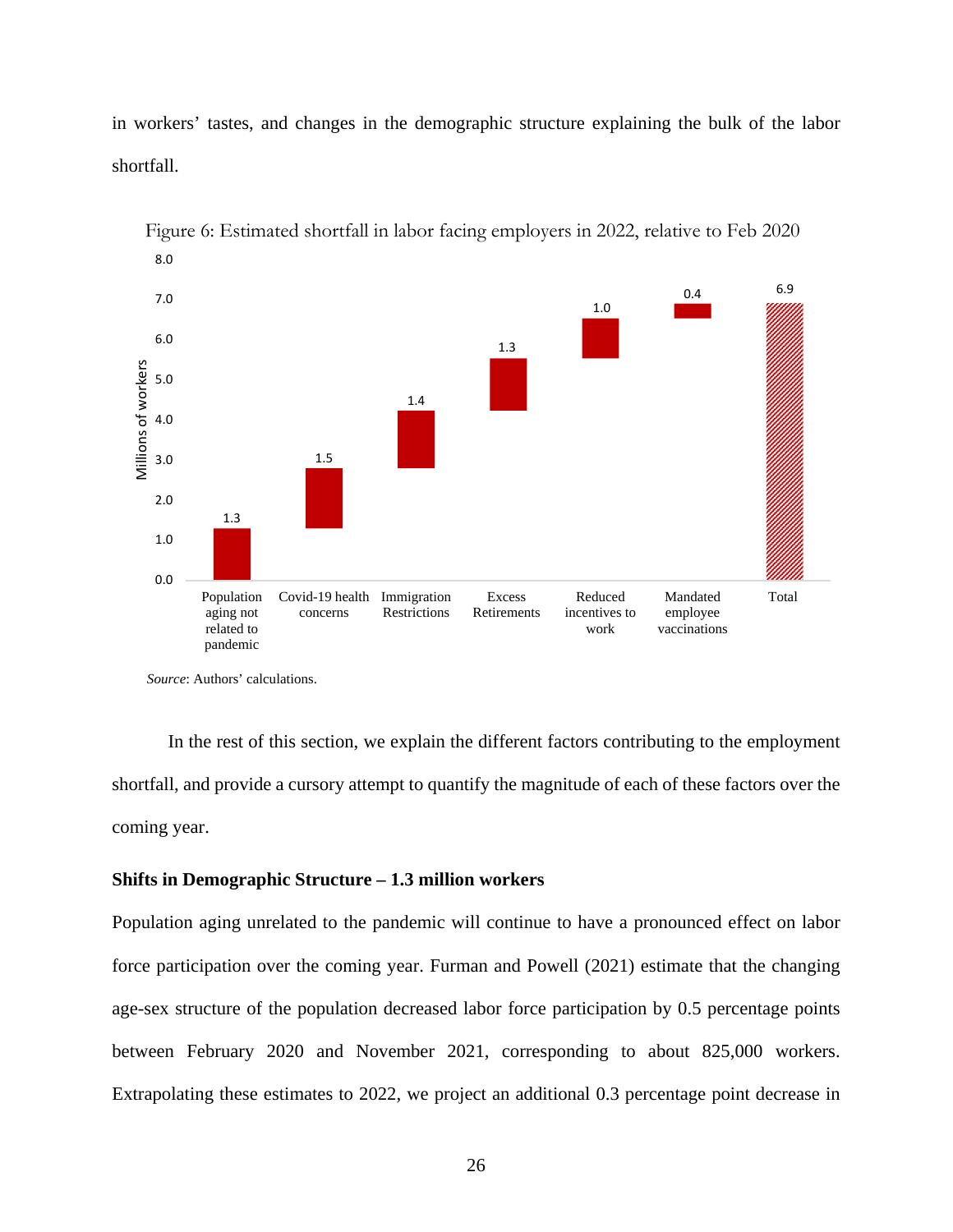labor force participation in 2022 due to population aging, corresponding to a contraction of 500,000 more workers from the labor force.

### **Covid-19 Health Concerns – 1.5 million workers**

Elevated health concerns related to Covid-19 will likely continue to have a negative effect on labor supply over the subsequent year. Our estimate of 1.5 million workers is based on a variety of data sources. First, using available estimates on the percentage of immunocompromised people by age group from Harpaz et al. (2016), we estimate that between 4.3 to 5.7 million working age adults are immunocompromised– suggesting elevated health concerns will remain for a substantial portion of the working-age population. Second, the latest Census Bureau Household Pulse Survey from December 29 to January 10 estimates that 3.2 million workers were not at work in the previous week due to Covid-19 health concerns. This number has remained relatively constant over the last 6 months. Third, recent studies have shown that many of the symptoms of Covid-19 can linger long after an infection. While estimates of the prevalence of long Covid-19 symptoms range wildly, the Office for National Statistics in the U.K. estimates that the rate of long-term Covid-19 infections is around 5 percent of people (Antonelli et al, 2021). Another Lancet study found that 22% of individuals with long Covid-19 symptoms were not working due to their health condition (Davis et al, 2021). Given these estimates, the emergence of the Omicron variant, and the stagnating vaccination rates among U.S. adults, we believe it is plausible that Covid-19 health concerns continue to reduce employment by around 1.5 million workers in 2022.

#### **Immigration Restrictions – 1.4 million workers**

In 2020 and 2021, the number of immigrants arriving in the United States dropped substantially, due to increased restrictions related to the Covid-19 pandemic. According to data from the Current Population Survey, prior to 2019 the foreign-born population of working age grew at an average rate of about 660,000 people year. Since the pandemic, there has been effectively zero growth in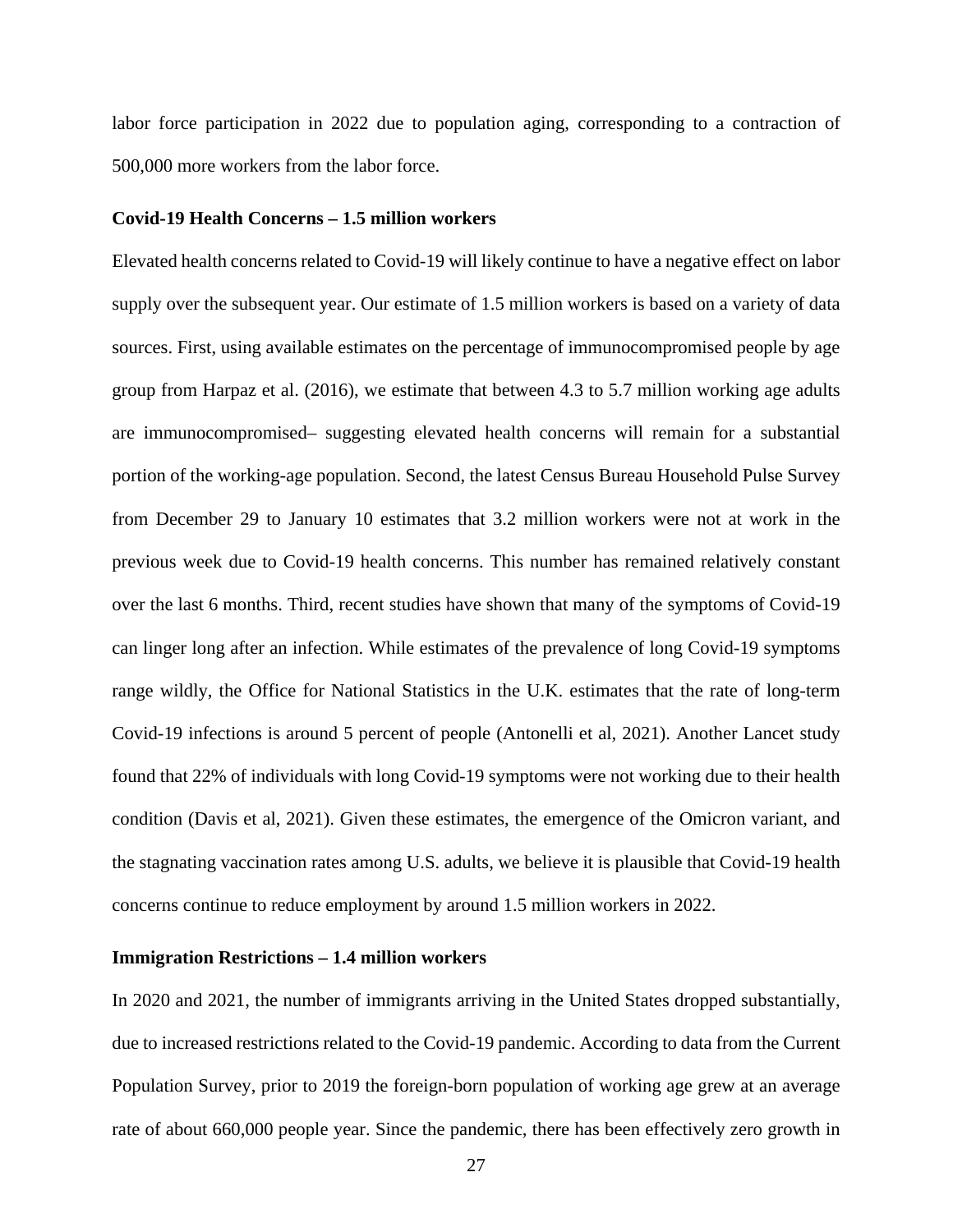the working-age foreign born population. Peri and Zaiour  $(2022)^{24}$  use data from the CPS and Department of State and find that the number of working-age foreign-born people in the United States by the end of 2021 is 2 million people below the 2010-2019 trend. We apply a foreign-born working-age employment rate of 72% (OECD, 2022), and estimate a shortfall in employment of 1.4 million workers due to immigration restrictions.

#### **Excess Retirements – 1.3 million workers**

At the beginning of the Covid-19 pandemic, there was a large spike in the share of the U.S. population (age 16 and above) that was retired. We compare the actual number of retirees to the expected number of retirees implied by the age-specific retirement rates observed in 2019, <sup>25</sup> and find that there were 1.3 million excess retirements between February 2020 and Dec  $2021^{26}$ . This estimate is consistent with estimates from several other recent models attempting to quantify the labor shortfall due to excess retirements<sup>27</sup>. Given that this number has been relatively constant since mid-2020, we believe it is unlikely that the number of excess retirees will decline over the subsequent year.

### **Reduced Incentives to Work – 1 million workers**

 $\overline{a}$ 

According to data from the Federal Reserve Bank of New York's SCE labor market survey, the average reservation wage increased by 9.3% between Nov 2019 and Nov 2021<sup>28</sup>. This increase in the reservation wage can be explained by many factors that have reduced the marginal cost of continued search, including government transfers like the child tax credit, an increase in home

<sup>&</sup>lt;sup>24</sup> Giovanni Peri and Reem Zaiour, "Labor Shortages and the Immigration Shortfall." Jan 2022. https://econofact.org/labor-shortages-and-the-immigration-shortfall 25 This follows the methodology used in Briggs et al. "Will Worker Shortages Be Short-Lived?" Goldman Sachs

Global Investment Research. October 2021

<sup>&</sup>lt;sup>26</sup> This estimate is a 3-month moving average. The projected number of excess retirees is similar when using the age-specific retirement rates observed from 2017-2019, rather than just 2019.

<sup>27</sup> See Briggs et al. "Will Worker Shortages Be Short-Lived?" Goldman Sachs Global Investment Research. October 2021; Nie and Yang (2021) and Faria-e-Castro (2021)

<sup>&</sup>lt;sup>28</sup> See New York Fed SCE Labor Market Survey results at https://www.newyorkfed.org/microeconomics/sce/labor#/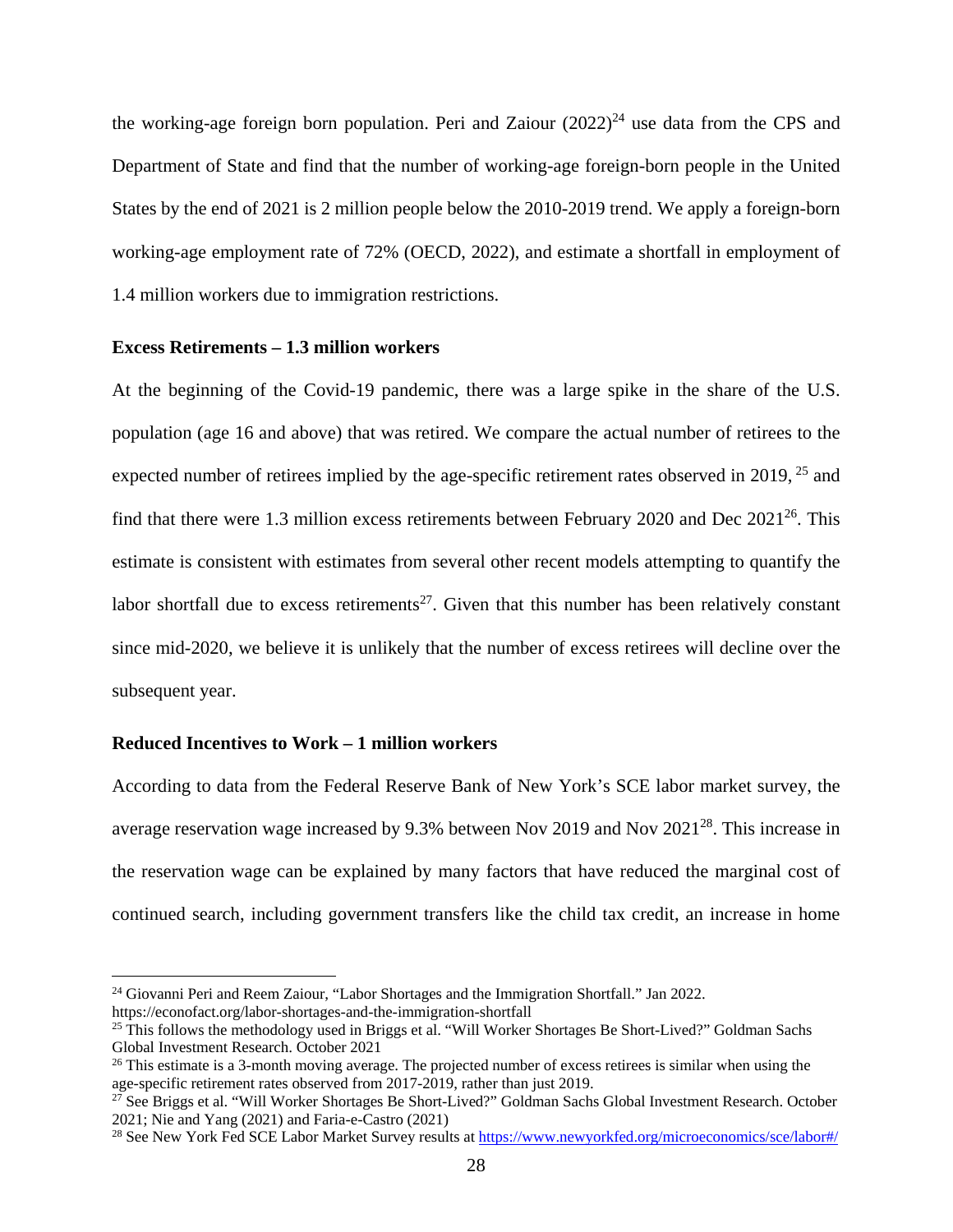values and personal savings, and a shift in work-life preferences during the pandemic. We present evidence on these factors in turn.

The American Rescue Plan expanded the child tax credit to a total of \$3,600 for children 5 and younger (up from \$2,000 per child), and \$3,000 for those ages 6 through 17, and made the full credit available to all low and middle-income families regardless of earnings or income. Relying on elasticity estimates consistent with the academic literature, Corinth et al. (2021) estimates that the expanded child tax credit would cause 1.46 million workers to leave the labor force<sup>29</sup>. While negotiations to continue the expanded Child Tax Credit in 2022 have stalled, we believe it is reasonable that a share of the Corinth et al. (2021) estimate has already materialized, pushing up workers' reservation wages.

An increase in personal savings and property values is also responsible for keeping workers out of employment. Through September 2021, the typical low-income family still had 70 percent more cash on hand than two years prior<sup>30</sup>, while in November 2021, about 25% of the unemployed reported that they were not urgently searching for a job due to large financial cushion<sup>31</sup>. Most estimates for the total excess savings accumulated in the United States since the beginning of the pandemic are around \$2.5 trillion<sup>32</sup>. Home values have also appreciated dramatically, hitting a peak year-over year increase of 19.3 percent in July 20213334.

<sup>&</sup>lt;sup>29</sup> Corinth et al (2021) estimate that workers with earnings below \$50,000 account for 72% of the employment loss, while workers with earnings above \$50,000 account for 28% of the employment loss. We attribute the full labor supply shock of this policy to take effect by the end of 2022 – though it is possible the effects will be more longterm.

<sup>30</sup> JPMorgan Chase, Household Cash Balance Pulse: Family Edition, November 2021

<sup>31</sup> Indeed Hiring Lab Job Search Survey, November 2021

<sup>32</sup> See JP Morgan Chase, "Quick shot: Consumers' cup runneth over." Oct 7, 2021; *The Economist, "*Will Americans pandemic savings stash keep the economy rolling?" Jan 15, 2022

<sup>&</sup>lt;sup>33</sup> John Duca and Anthony Murphy (2021), "Why House Prices Surged as the Covid-19 Pandemic Took Hold." Federal Reserve Bank of Dallas, Dec 2021.

<sup>&</sup>lt;sup>34</sup> Homeowners are also more likely than renters to leave the labor force during an economic downturn: Asquith, B. (2021) finds that job displacements form the Great Recession caused an 8% decrease in labor force participation among renters and a 16% decline among homeowners.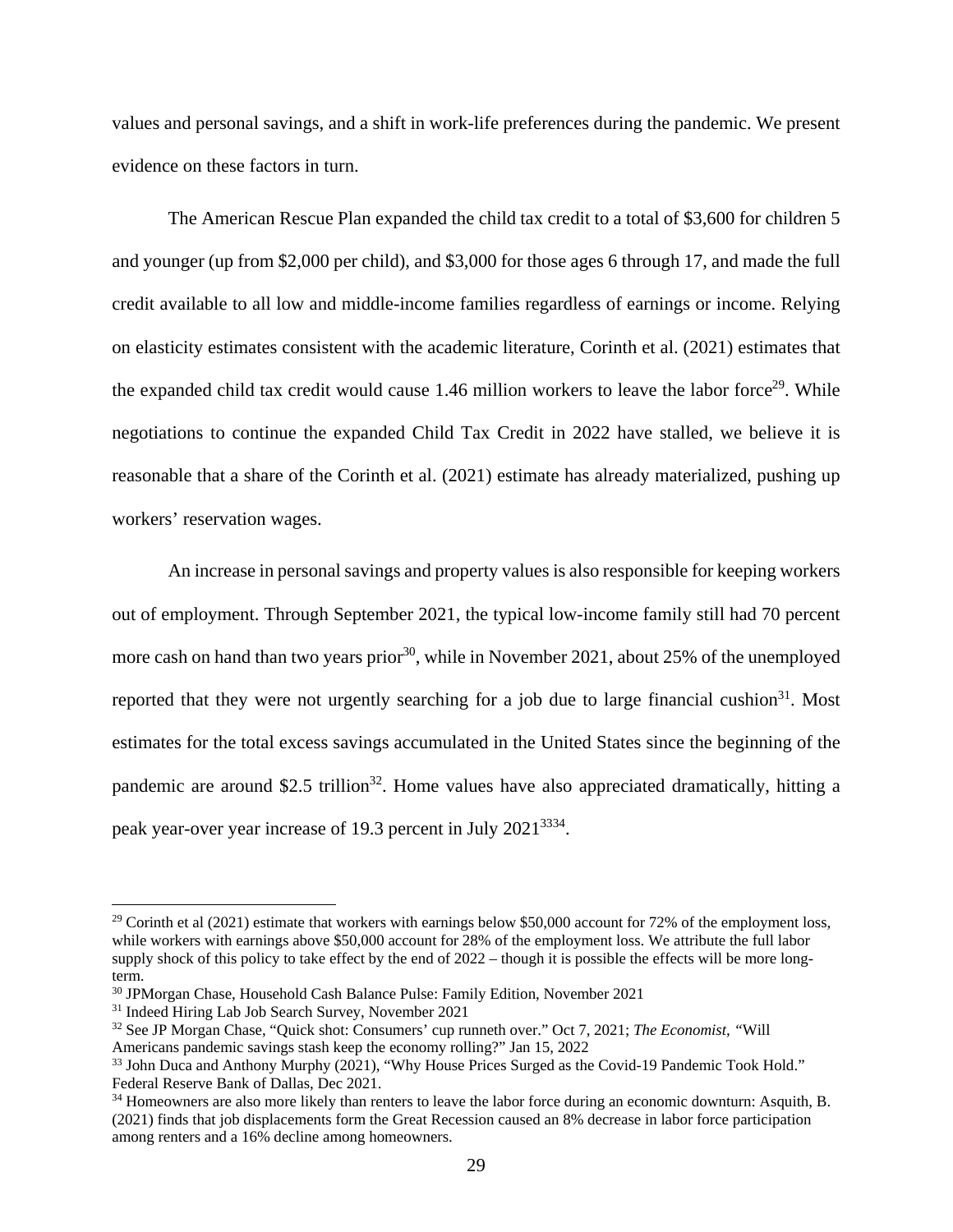Finally, there is also substantial evidence that workers' work-life preferences have shifted during the Covid-19 pandemic. The Pulse of the American Worker Survey conducted by Prudential Morning-Consult (2021) found that 48 percent of US workers are rethinking the type of job they want post-pandemic, and 26% say that a desire to work remotely at least some of the time is fueling their desire to switch jobs. A survey by Bloomberg (2021) found that 39 percent of employees would consider quitting if they couldn't work from home, while a McKinsey and Company study (Alexander et al. 2021) found that 28 percent of US workers in corporate or government settings are likely or very likely to quit if they are required to go back to full-time work in person.

Taken together, these factors driving up reservation wages are likely to continue to significantly impact labor supply over the coming year.

### **Covid-19 Vaccine Mandates – 0.4 million workers**

As of November 2021, 29 percent of workers say their employer has enforced a vaccine mandate (KFF Covid-19 Vaccine Monitor, November 8-22). A survey by the Kaiser Family Foundation also found that 4 percent of unvaccinated workers have personally left their job because their employer required them to get a Covid-19 vaccine. Assuming these numbers remain constant in 2022, we estimate that 0.4 million workers will leave their jobs due to Covid-19 vaccine mandates $35$ .

### **Labor demand estimates**

 $\overline{a}$ 

In total, our estimates suggest that a substantial portion of the employment shortfall will likely persist throughout 2022. At the same time, we project demand-side indicators such as the vacancy to unemployment ratio to continue to be very high over the next year. Table 8 shows estimates for

<sup>&</sup>lt;sup>35</sup> This estimate assumes there are 40 million unvaccinated US adults (CDC data) and an employment ratio of 78.8%.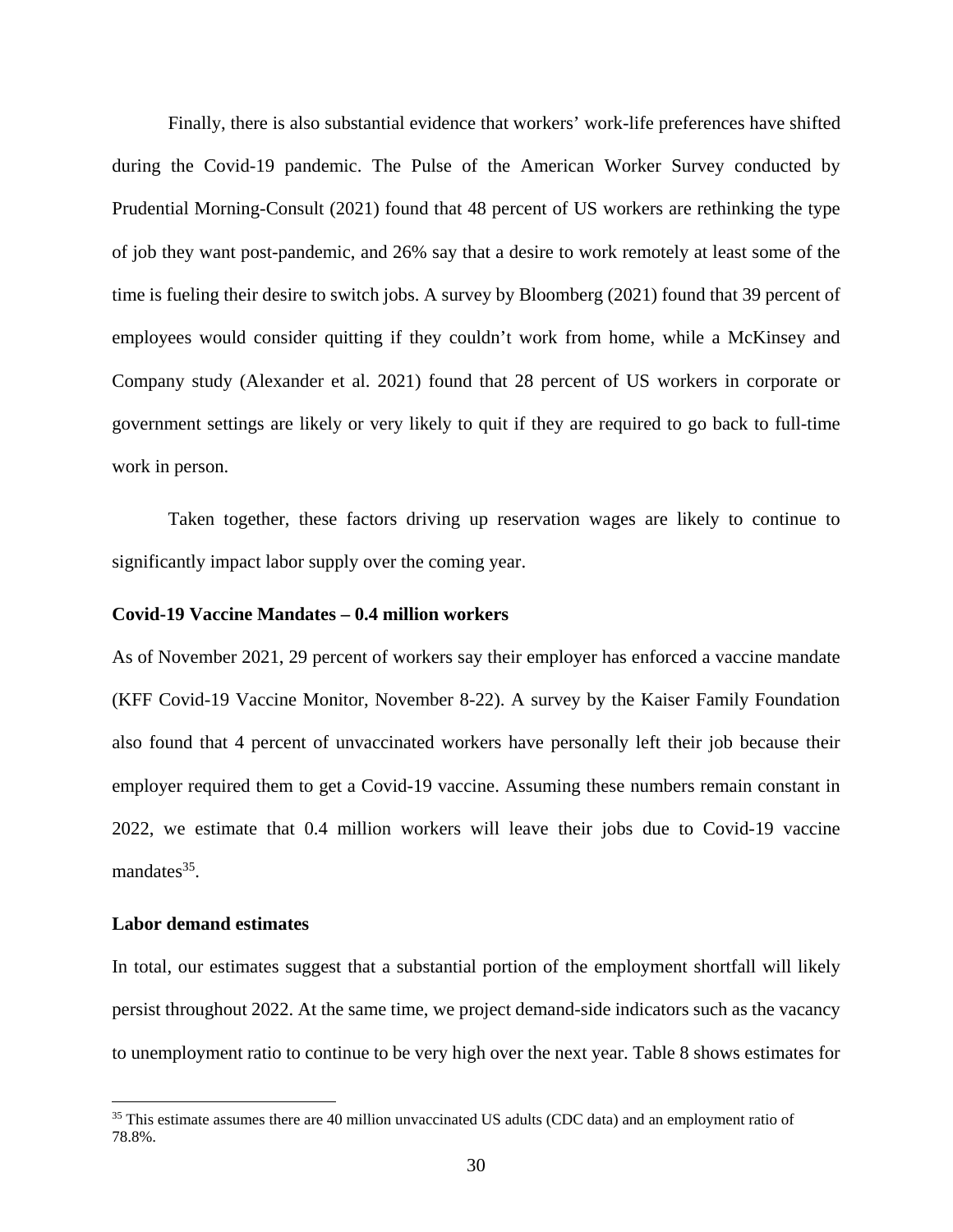the v/u ratio in June 2022 under different assumptions for the trajectory of unemployment, labor force participation, and job vacancies. Even in the most optimistic scenarios, Table 8 implies that the v/u ratio will continue to be extraordinarily high over the next six months, implying significant inflationary pressures from the labor market in 202236.

| <b>Unemployment</b><br>rate in June 2022 | <b>Monthly change in LFPR</b> | <b>Rate of new</b><br>vacancies/new<br>labor force<br>entrants | <b>Estimated</b><br>vacancy/unemployment ratio<br>in June 2022 |
|------------------------------------------|-------------------------------|----------------------------------------------------------------|----------------------------------------------------------------|
| 3.5%                                     | No change                     | 0%                                                             | 1.81                                                           |
| 3.5%                                     | Increases at 2021 rate        | 0%                                                             | 1.67                                                           |
| 3.5%                                     | Increases at 2021 rate        | 25%                                                            | 1.71                                                           |
| 3.5%                                     | Increases at 2021 rate        | 50%                                                            | 1.74                                                           |
| 3.5%                                     | Increases at 2021 rate        | 100%                                                           | 1.81                                                           |
| 3.5%                                     | Increases at 2021 rate        | 200%                                                           | 1.94                                                           |
| 4%                                       | No change                     | 0%                                                             | 1.71                                                           |
| 4%                                       | Increases at 2021 rate        | 0%                                                             | 1.59                                                           |
| 4%                                       | Increases at 2021 rate        | 25%                                                            | 1.62                                                           |
| 4%                                       | Increases at 2021 rate        | 50%                                                            | 1.65                                                           |
| 4%                                       | Increases at 2021 rate        | 100%                                                           | 1.71                                                           |
| 4%                                       | Increases at 2021 rate        | 200%                                                           | 1.83                                                           |
| 3%                                       | No change                     | 0%                                                             | 1.94                                                           |
| 3%                                       | Increases at 2021 rate        | 0%                                                             | 1.78                                                           |
| 3%                                       | Increases at 2021 rate        | 25%                                                            | 1.82                                                           |
| 3%                                       | Increases at 2021 rate        | 50%                                                            | 1.86                                                           |
| 3%                                       | Increases at 2021 rate        | 100%                                                           | 1.94                                                           |
| 3%                                       | Increases at 2021 rate        | 200%                                                           | 2.1                                                            |

Table 8: Projected vacancy to unemployment ratio in June 2022 under different scenarios

*Notes:* The baseline case assumes no change in labor force participation and that vacancies reduce one for one with decreases in unemployment. For the other cases, we assume that labor force participation increases at the same monthly rate experienced throughout 2021, and that all the increases in labor force participation go directly to reducing vacancies (i.e. all transitions from not in the labor force go directly into employment).

*Source*: Bureau of Labor Statistics Current Population Survey (CPS) and Job Openings and Labor Turnover Survey (JOLTS) via FRED, authors' calculations.

<sup>&</sup>lt;sup>36</sup> Using historical data, we estimate that the average rate of new vacancies to new labor force entrants is about 2:1. This would imply a v/u ratio of 1.94 with a 3.5% unemployment rate, a v/u ratio of 1.83 with a 4.0% unemployment rate, and a v/u ratio of 2.1 with a 3.0% unemployment rate.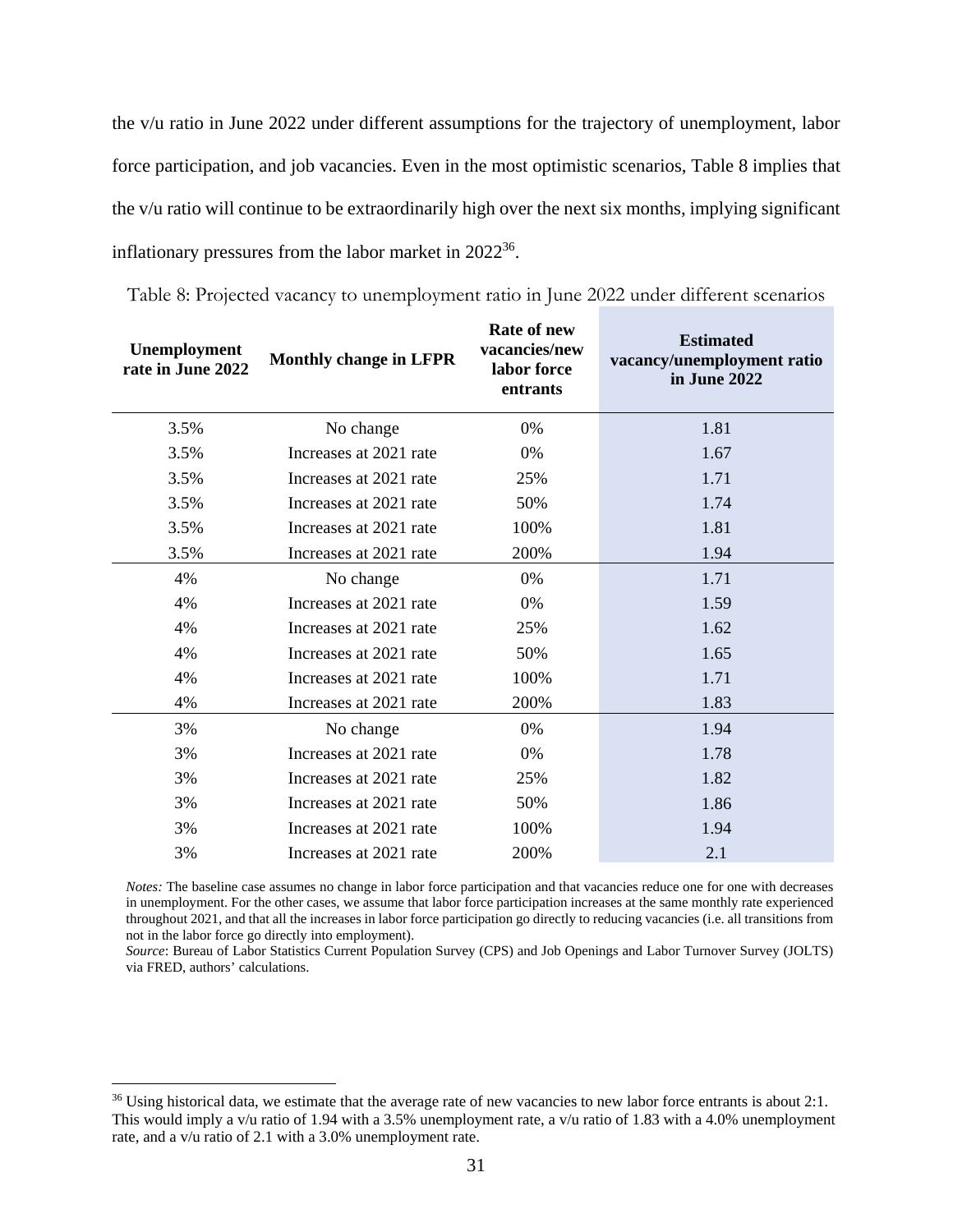## **5 Conclusion – Labor Market Tightness Moving Forward**

In recent months, different labor market indicators have signaled varying degrees of slack left in the U.S. labor market. While some supply-side indicators, such as the unemployment rate and the prime-age employment rate, indicate modest degrees of slack, the demand-side indicators, such as the job vacancy rate and the quits rate, suggest a very tight labor market. The results presented in this paper suggest that the firm-side indicators are highly significant for predicting wage inflation, and that the current level of vacancies and quits observed in the labor market correspond to a degree of labor market tightness previously associated with unemployment rates below 2 percent. We also show that firm-side unemployment predicts extremely rapid growth in nominal wages over the subsequent year. Overall, the evidence presented in this paper indicates that U.S. labor markets are currently extremely tight.

Some economists believe that labor market tightness will be alleviated over the coming year by increases in labor supply. We present a cursory analysis of the employment shortfall, and conclude that even under optimistic Covid-19 outcomes, the majority of the employment shortfall will likely persist moving forward. Moreover, if employment were to increase due to an increase in labor force participation, it would be accompanied by increases in incomes, and therefore an increase in demand. We therefore conclude that any benefits from the supply-side over the next year are unlikely to substantially mitigate inflation pressures from the labor market. Given these estimates, and the results presented throughout the rest of this paper, we believe that labor markets will continue to be very tight unless there is a considerable slowdown in labor demand. Overall, these findings suggest to us the need for substantial caution about the possibility of inflationary pressures from the labor market moving forward.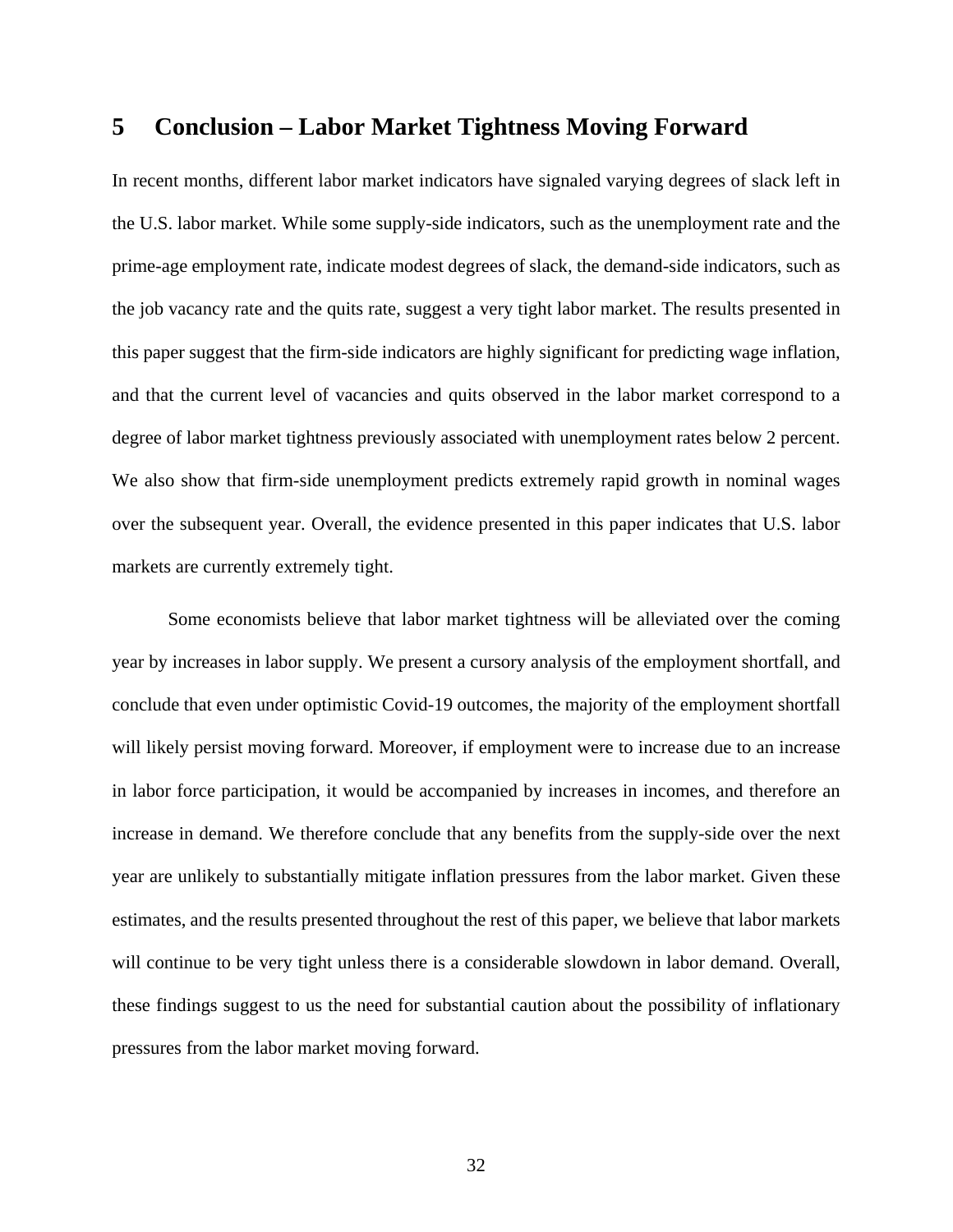## **References**

- Abraham, K. G., Haltiwanger, J. C., & Rendell, L. E. (2020). How Tight Is the US Labor Market?. *Brookings Papers on Economic Activity*, 2020(1), 97-165.
- Antonelli et al (2021). Risk factors and disease profile of post-vaccination SARS-CoV-2 infection in UK users of the COVID Symptom Study app: a prospective, community-based nested, casecontrol study. *The Lancet*. September 01, 2021.
- Asquith, B. (2021). Why Are Older Workers Moving Less While Working Longer?. Available at SSRN 3912784
- Auer, R., Borio, C. E., & Filardo, A. J. (2017). The globalisation of inflation: the growing importance of global value chains.
- Ball, L., & Mazumder, S. (2014). A Phillips curve with anchored expectations and short-term unemployment (No. w20715). National Bureau of Economic Research.
- Barnichon, R. (2010). Building a composite help-wanted index. *Economics Letters*, 109(3), 175- 178.
- Bean, C. R. (2006). Globalisation and inflation. *Bank of England Quarterly Bulletin, Winter*.
- Blanchard, O. (2016). The Phillips Curve: Back to the '60s?. *American Economic Review*, 106(5), 31-34.
- Blanchflower, D. G., & Levin, A. T. (2015). Labor market slack and monetary policy (No. w21094). National Bureau of Economic Research.
- Briggs et al. (2021). "Will Worker Shortages Be Short-Lived?" Goldman Sachs Global Investment Research. October 2021.
- Corinth et al. (2021), "The Anti-Poverty, Targeting, and Labor Supply Effects of the Proposed Child Tax Credit Expansion." NBER Working Paper 29366. October 2021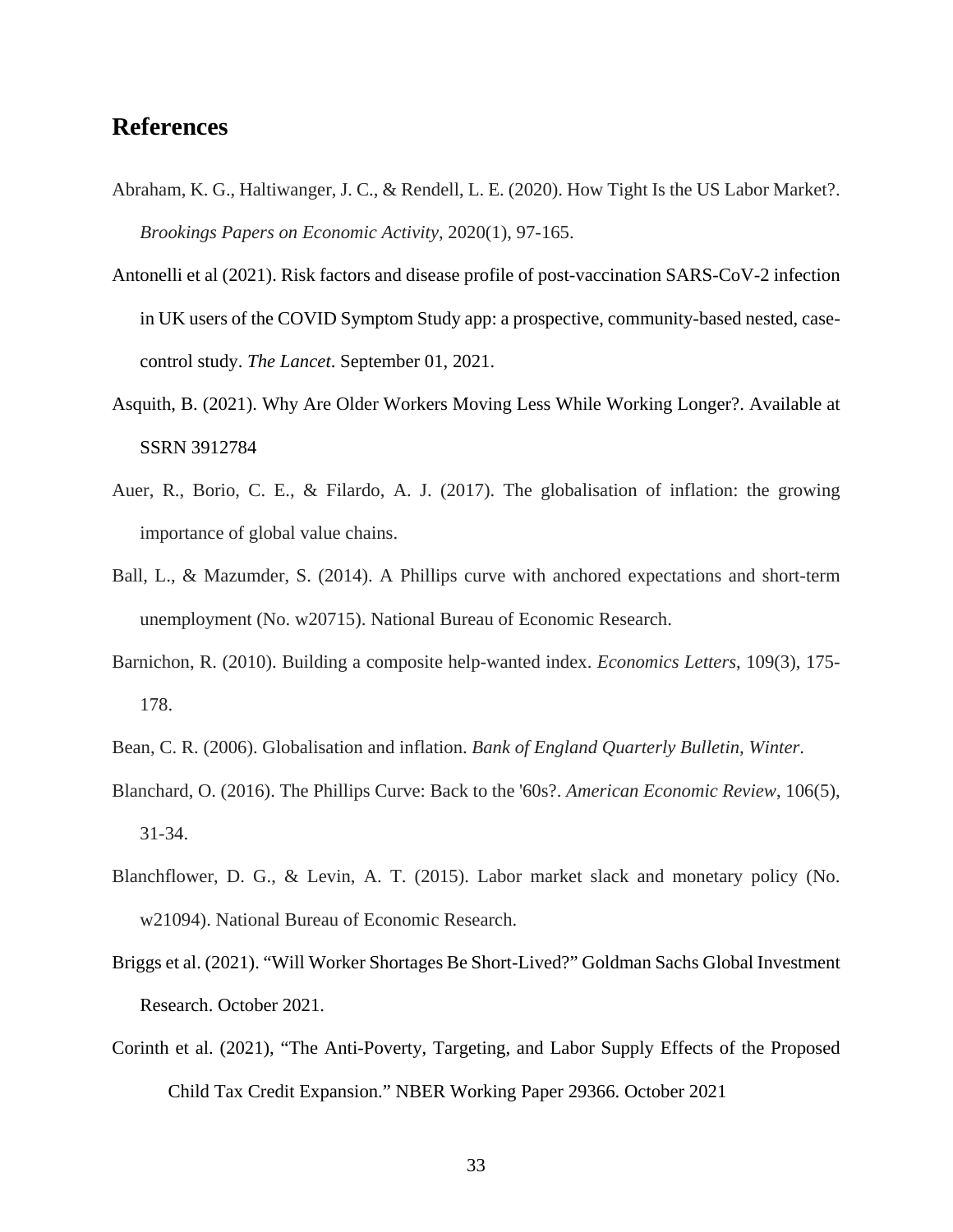- Davis, S. J., Faberman, R. J., & Haltiwanger, J. (2012). Labor market flows in the cross section and over time. *Journal of Monetary Economics*, 59(1), 1-18.
- Davis et al (2021). Characterizing long COVID in an international cohort: 7 months of symptoms and their impact. *The Lancet*, Volume 38, 101019. July 15, 2021
- Economic Policy Institute. 2021. Current Population Survey Extracts, Version 1.0.23, https://microdata.epi.org.
- Faberman, R. J., Mueller, A. I., ŞAHIN, A.Y. ŞEGÜL., & Topa, G. (2020). The shadow margins of labor market slack. Journal of Money, Credit and Banking, 52(S2), 355-391.
- Faccini, R., & Melosi, L. (2021). Bad jobs and low inflation.
- Faria-e-Castro (2021). The Covid Retirement Boom. October 2021.
- Furman and Powell III (2021), "US makes solid job gains in October but millions are still on the sidelines." *Peterson Institute for International Economics* blog post, November 5 2021.
- Furman and Powell III (2021). "What is the best measure of labor market tightness?" *Peterson Institute for International Economics* blog post. November 22, 2021.
- Hamermesh, Daniel S. (1993). Labor Demand. Princeton University Press, Princeton, New Jersey, 1993.
- Harpaz, R., Dahl, R. M., & Dooling, K. L. (2016). Prevalence of immunosuppression among US adults, 2013. Jama, 316(23), 2547-2548.
- Jašová, M., Moessner, R., & Takáts, E. (2020). Domestic and global output gaps as inflation drivers: What does the Phillips curve tell?. *Economic Modelling*, 87, 238-253.
- Krueger, A. B., Cramer, J., & Cho, D. (2014). Are the long-term unemployed on the margins of the labor market?. *Brookings Papers on Economic Activity*, 2014(1), 229-299.
- Lim and Zabek (2021). Women's Labor Force Exits during COVID-19: Differences by Motherhood, Race, and Ethnicity. Federal Reserve Board.